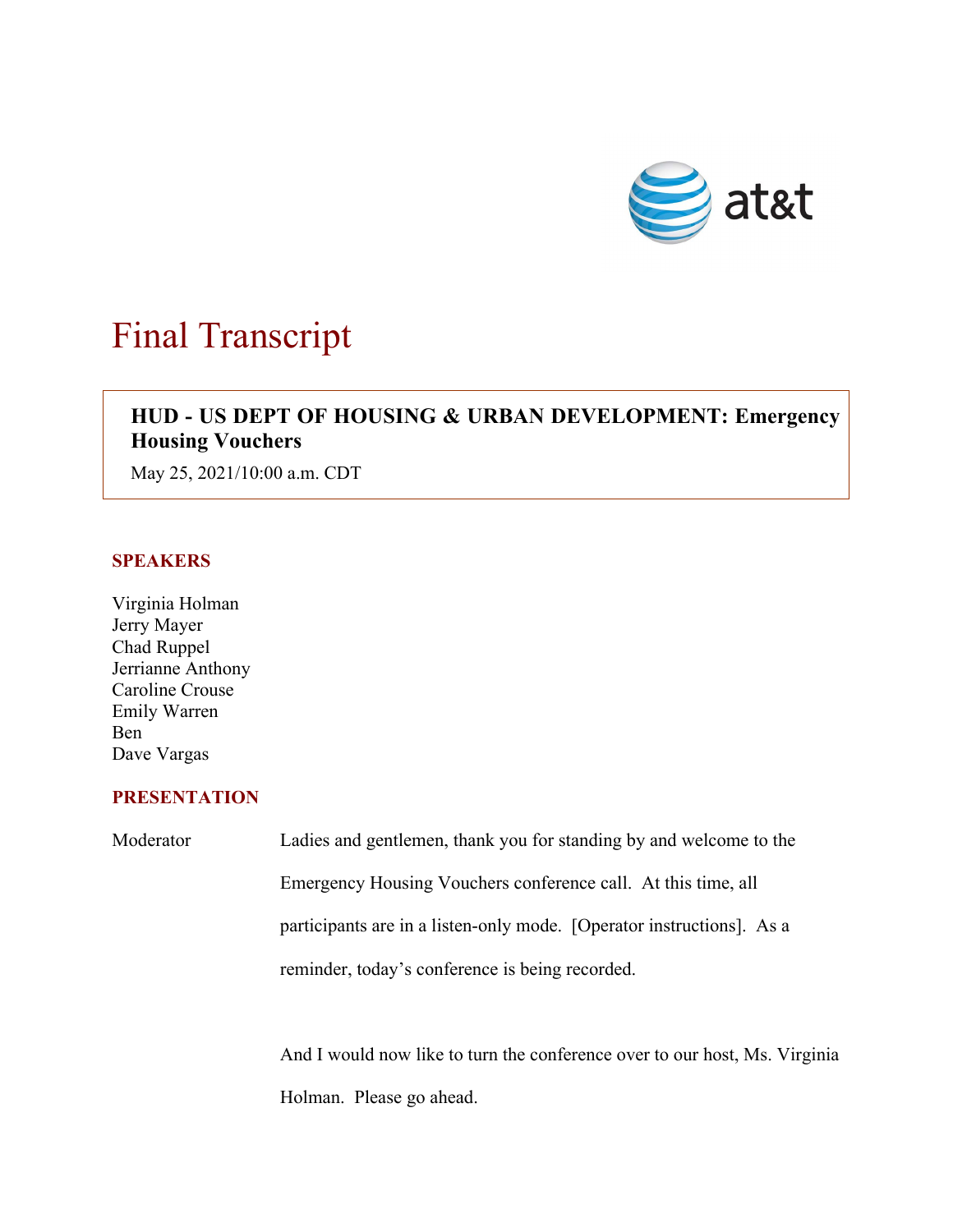Virginia Thank you very much and welcome, everybody, to today's really important webinar on Emergency Housing Vouchers. It's something that has just come up recently. It's being presented by the Office of Public and Indian Housing, and Community Planning and Development.

> One note I want to make before we move on is there was an error initially in the participant code, it is not showing correctly on your screen, 3498790. So if you've been unable to call in, do call in.

> Now I want to go over a few logistics before I turn it over to our speakers. As the operator said, the audio is being recorded. We will be posting a playback number along with a PowerPoint and a written transcript in the archive section on our HUD Exchange page. And that usually takes about a week.

> I did send out the PowerPoint as a PDF this morning. It's also available in the handout section in your control panel on the right-hand side of your screen. And all you need to do is click on the document name to start the download.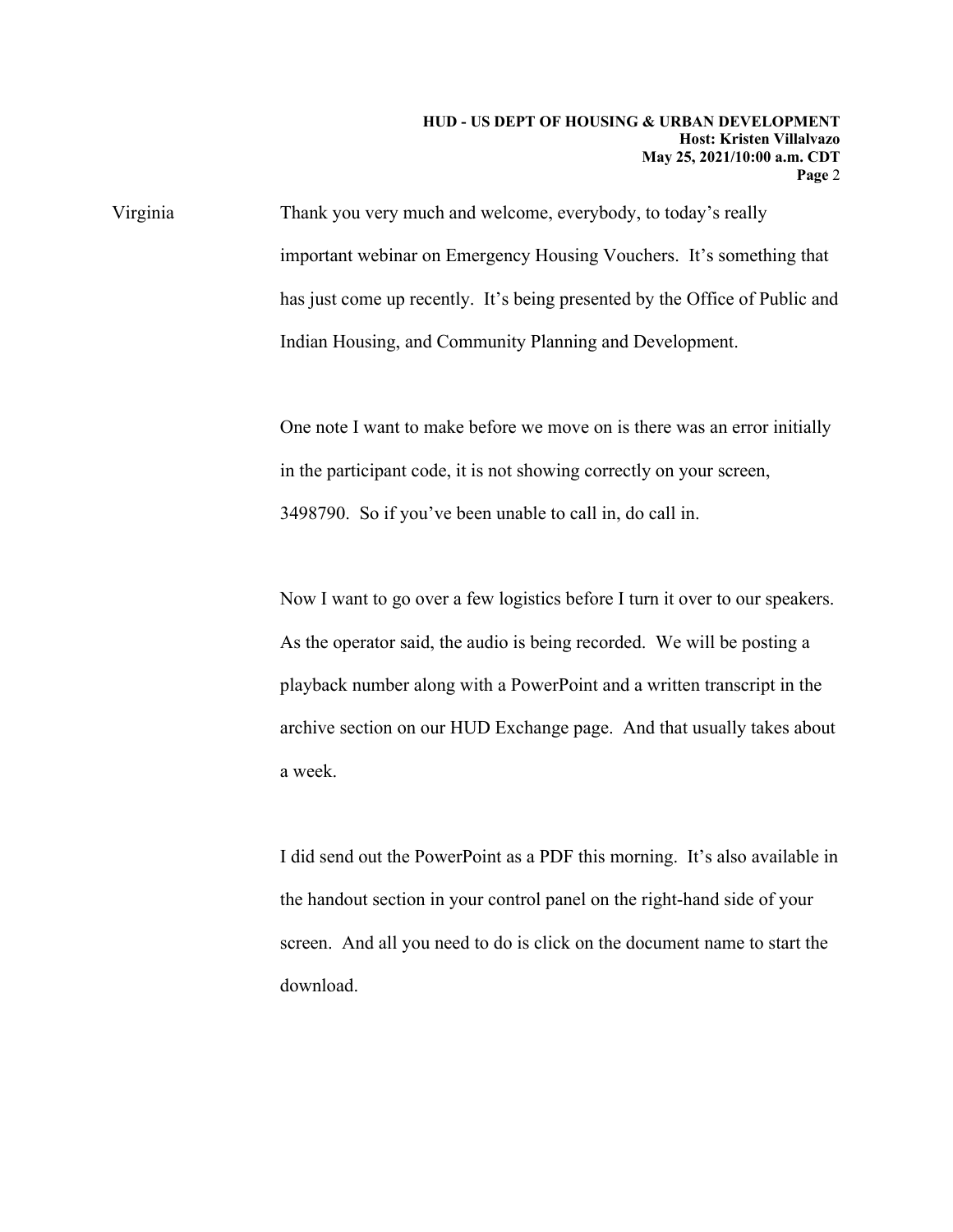Because of the large number of people we have, we are not going to take live questions over the phone, but we do want your questions. So there is a question panel, which a lot of you have already found, on the right-hand side of your screen in that control panel. So just write your question. There are staff monitoring those questions, and we'll try to get to as many answers as we can today.

If after the webinar is over, and anytime in the future, you can go to housing.counseling@hud.gov to send any questions or comments, both on this topic and any other topic.

If you have logged on to the webinar, you're going to receive a certificate of training. It will come from GoToWebinar in about 48 hours. You need to print it out and save it for your records.

Also something to bookmark is our training digest—again on HUD Exchange—and it lists on a weekly basis the upcoming training that both OHC is giving and all of our partners.

And now let me turn the call over to Jerry Mayer, the Director of Outreach and Capacity Building for the Office of Housing Counseling. Jerry?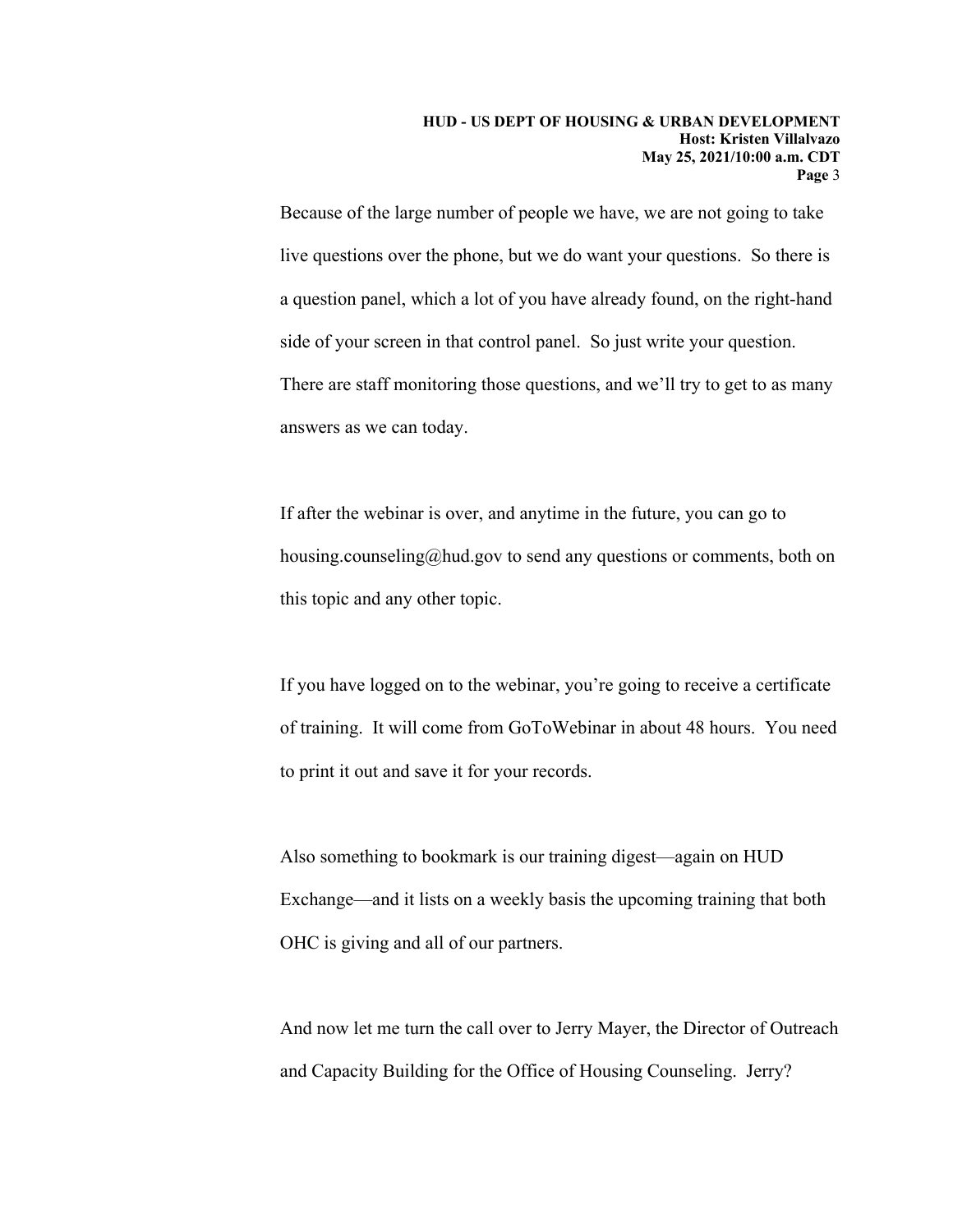Jerry Thank you, Ginger, and welcome to today's presentation. I'd like to start by thanking HUD's Offices of Public and Indian Housing, and Community Planning and Development for bringing us this important information on the Emergency Housing Voucher program. And especially, thank you to all the housing counselors who are joining us here today to learn about this vital program. HUD's network of housing counselors help consumers every day learn about their housing options, including these important emergency housing vouchers.

> And now I'd like to introduce Chad Ruppel. Chad is the Director of the Program Support Division in HUD's Office of Public Housing Voucher Programs. On the emergency housing voucher project, Chad oversees matters relating to data and reporting, and the PHA Accept/Decline process. Chad, the mic is yours.

Chad Alright. Thank you, Jerry. I just wanted to really thank you, especially for reaching out to us. This is such a great opportunity to talk to housing counselors out there. The American Rescue Plan provided a \$5 billion investment for these 70,000 vouchers. And as you'll see in the presentation here, it's really a unique program to help really, I think address the nation's homeless crisis, help address people who are at risk of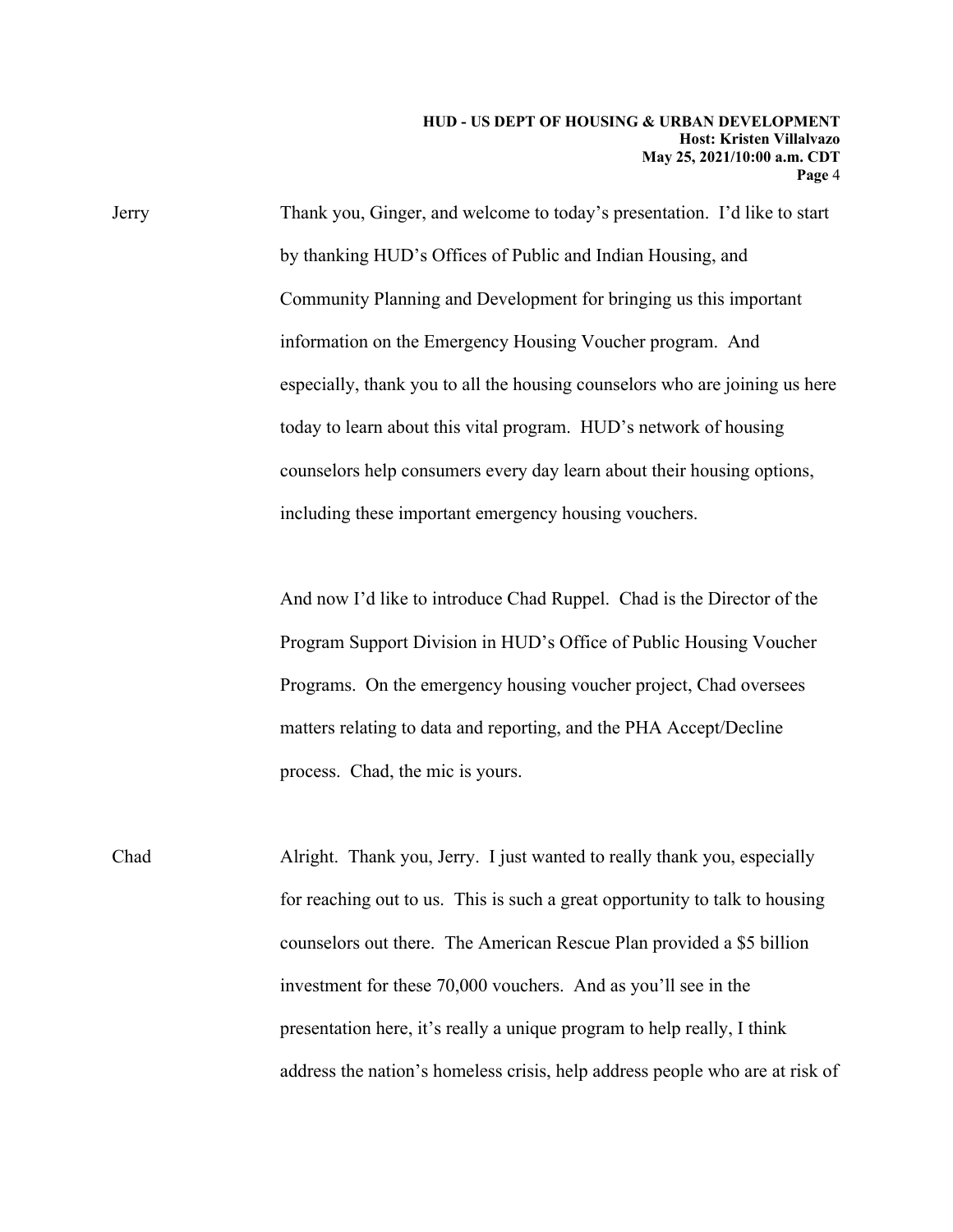homelessness, and people who are fleeing domestic violence and human trafficking.

It's a unique opportunity for HUD to work together both with PIH and CPD collaborating on this program, and at the ground level at local public housing authorities, and Continuum of Cares, working together to help really create a better network and a foundation for which people can be served, and I think these housing counselors are going to be a critical role in this. We're going to need a lot of help I think identifying units and landlords as well as helping identify eligible households and reaching out to people who could benefit from this program.

So thanks again for reaching out to us. We're excited to share the good news of this program with everybody. And with that, I'd like to turn it over to one of our policy experts here, Jerrianne Anthony.

Jerrianne Thanks, Chad. Good morning, everyone. Thank you all for joining us today for and introduction to HUD's new Emergency Voucher Program. My name is Jerrianne Anthony, and I'm a Housing Program Specialist with the Housing Voucher Management and Operations Division.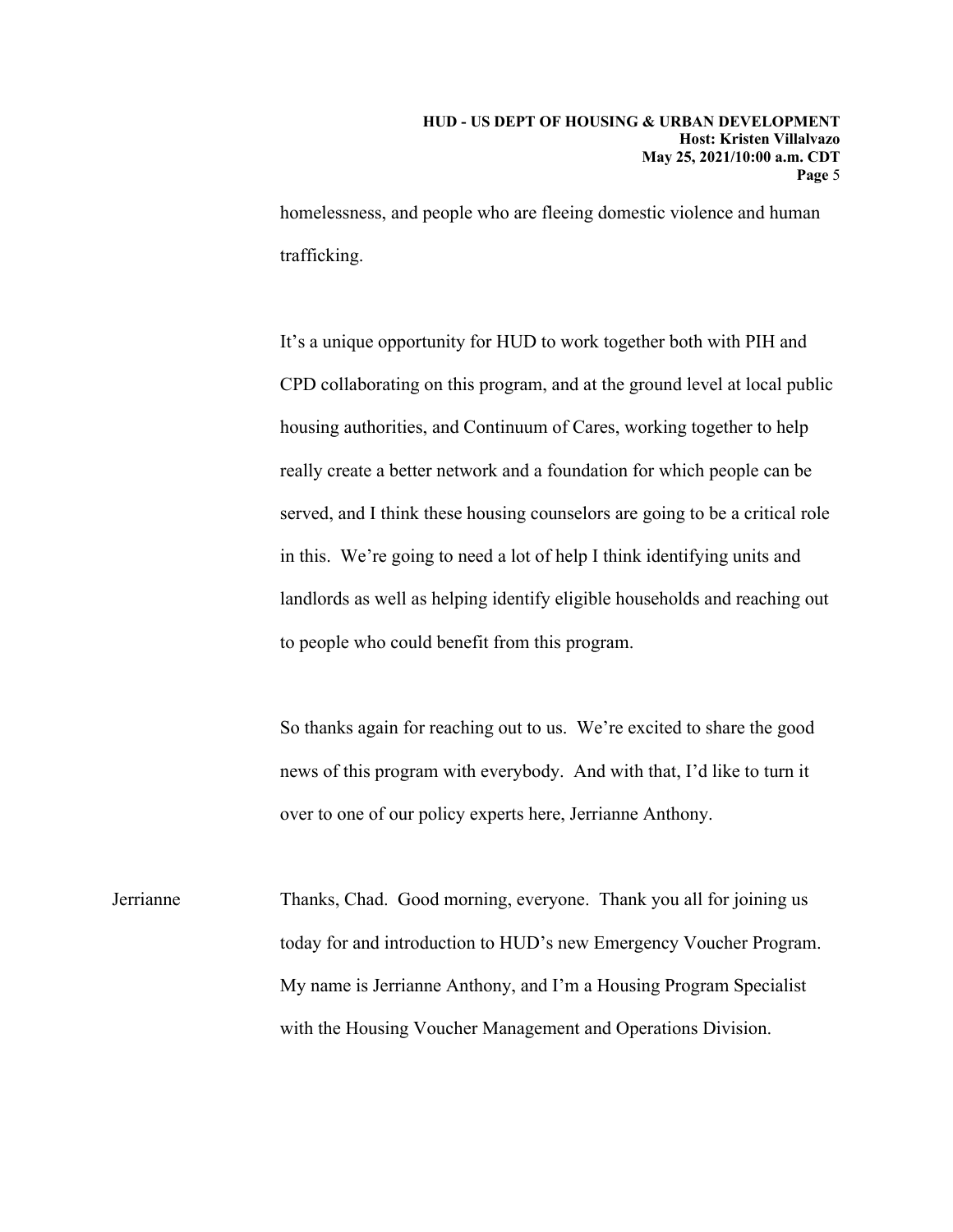Today you'll be hearing from myself and other HUD colleagues as we provide a background on the emergency housing voucher initiative, the goals of the program, and how PHAs and the required community partners will come together to administer the assistance. This includes a discussion of the collaboration between PHAs and Continuums of Care.

We'll discuss the role of equity and how communities may come together to think about equity in the rollout of EHV. We'll touch on how these allocations were made, highlight program requirements—including waivers and alternative requirements—before getting into the nuts and bolts of lending and the funds that will be made available to help communities and the families that will be served in the program. Finally, we'll close with Tips for Success, which we hope will help you as you seek to collaborate with community partners.

As Virginia mentioned at the beginning of the presentation, we have set aside time at the end to answer as many questions as we possibly can. We ask that you please utilize the chat feature to pose any questions you may have. While we may not be able to answer all of them, please be assured that we are documenting all of the questions asked and will work to answer them as quickly as possible. Frequently asked questions are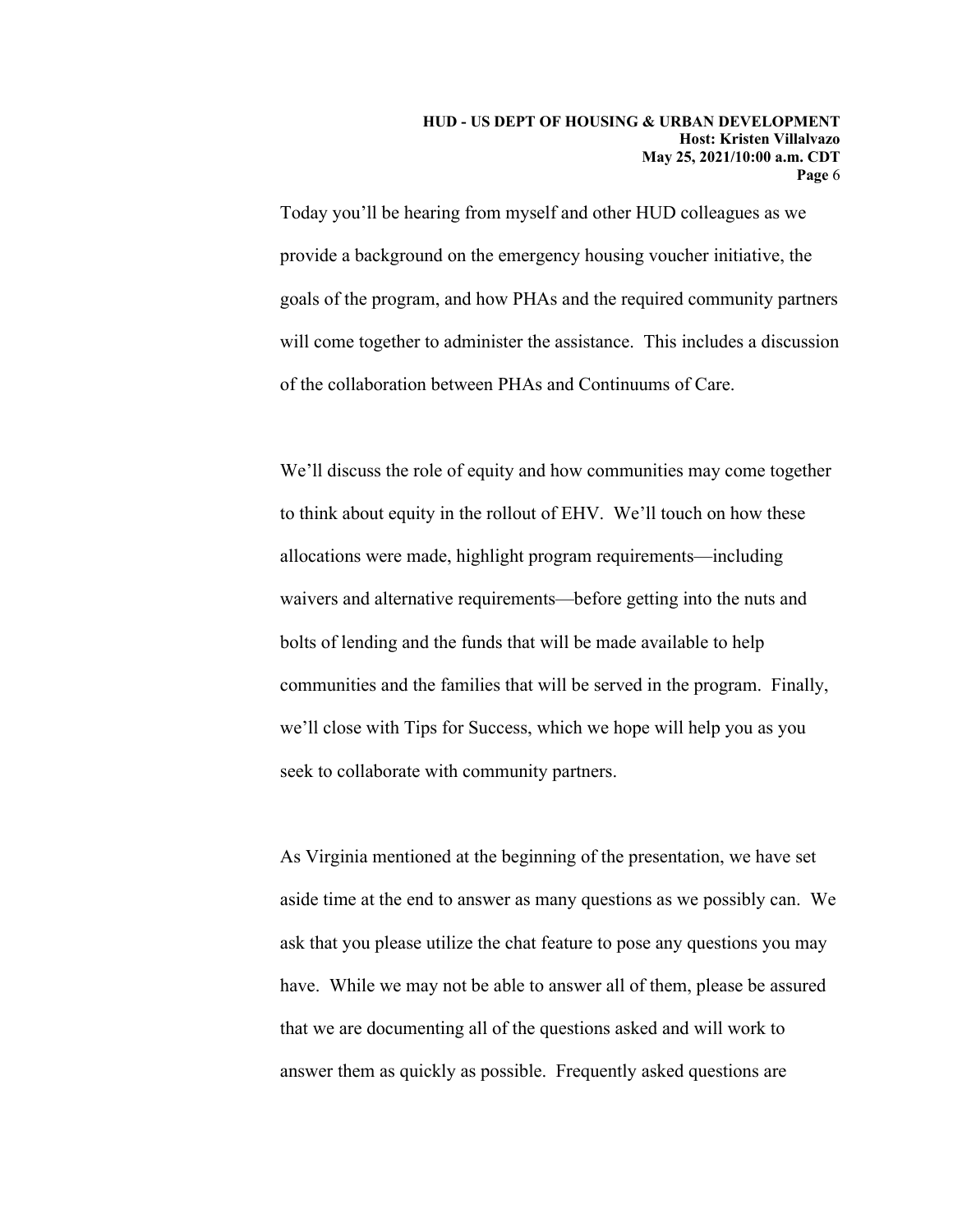available on our website and are updated weekly, and that website is hud.gov/ehv. Next slide, please.

As Chad mentioned, the American Rescue Plan of 2021 appropriated \$5 billion for Hosing Choice Vouchers targeted to the population we'll speak to today. This funding will allow individuals and families to choose and lease space—decent, affordable housing—cover renewal costs for emergency housing vouchers, and administrative fees and administrative costs for eligible expenses outlined in the Notice, PIH 2021-15, which was issued on May 5, 2021. Next slide, please.

Emergency housing vouchers are limited to individuals and families who are homeless; at risk of homelessness; fleeing or attempting to flee domestic violence, sexual assault, stalking, or human trafficking; and those defined as recently homeless, which includes families currently in Rapid Re-Housing Programs and permanent supportive housing participants who have been stabilized and no longer require supportive services. These terms are defined in the notice. Next slide, please.

Emergency Housing Vouchers include some unique features designed to afford communities with the flexibilities they need to quickly lease the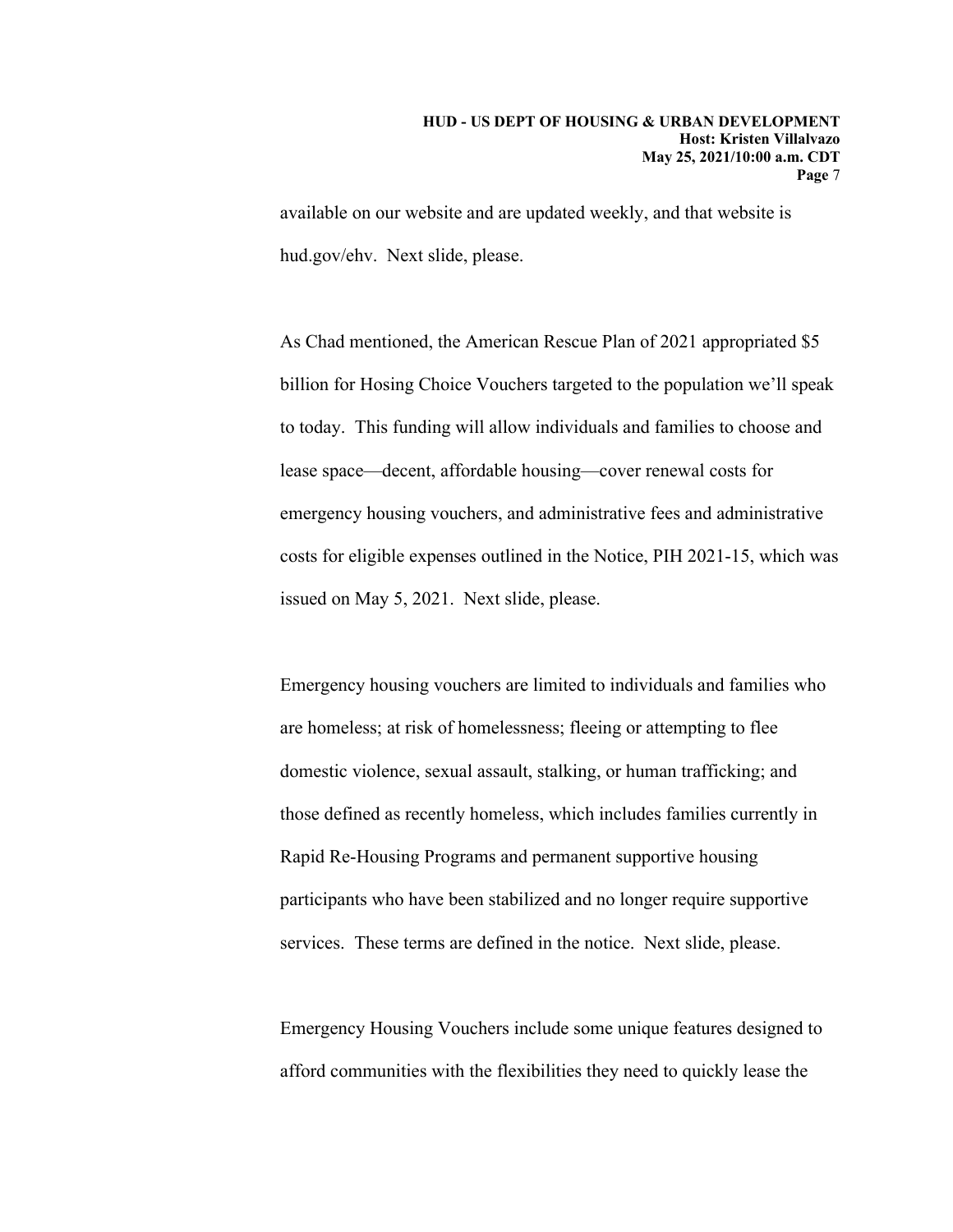target population. EHVs and the partnership it requires are critical in ensuring that communities have access to the resources needed to respond to the nation's housing crisis exacerbated by COVID-19 and to continue the department's efforts to make homelessness rare, brief, and nonrecurring.

A key component of the EHV program is the requirement for PHAs to partner with local Continuums of Care and victim service providers for direct referrals. Continuums of Care are local planning bodies responsible for developing a community's plan to meet the specific needs of people experiencing an episode of homelessness. A listing of CoCs can be found on HUD's website.

Different service providers work to provide direct services to individuals and families fleeing domestic violence, dating violence, stalking, sexual assault, and human trafficking. A living memorandum of understanding is required with the CoC and a victim's service provider, and should clearly outline each party's roles and responsibilities.

HUD is requiring an MOU between participating parties to be established within 30 days of the effective date of the annual contributions contract.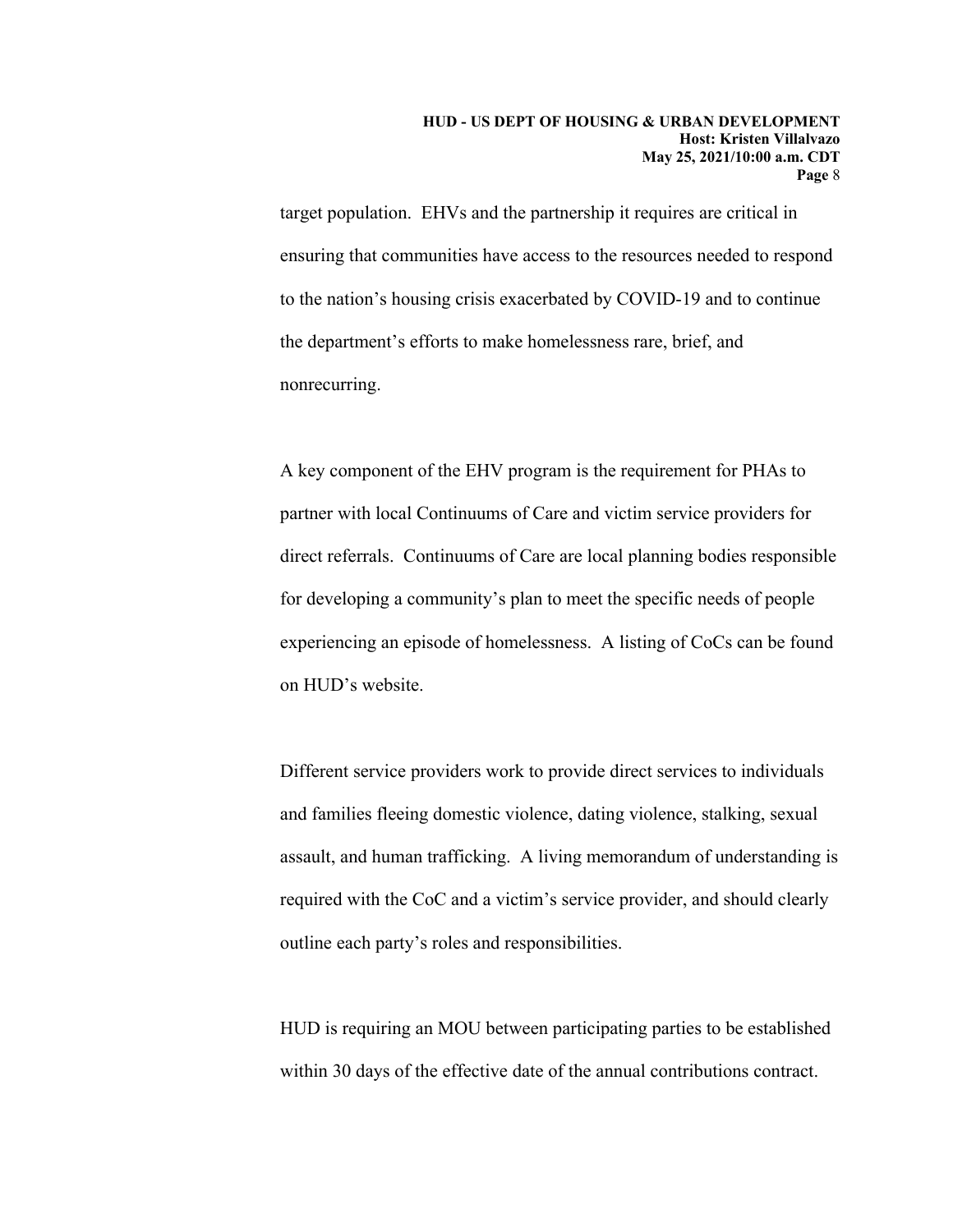We want to be clear about the MOU. The MOU is a living document. While HUD's expectation is that communities will work to get the partnerships together as quickly as possible given the urgency to assist our families, we understand and even expect that this MOU will evolve to meet the particular needs of the community. Next slide, please.

CoCs and victim service providers are responsible for determining eligibility and referring qualified households to the PHA. EHVs can additionally be used to facilitate emergency transfers in accordance with the PHA's emergency transfer plan to facilitate moves of victims of domestic violence, dating violence, sexual assault, and stalking.

EHVs require PHAs to ensure that housing search assistance is available. Local CoCs as well as agencies such as Housing Counseling Services are great partners for housing search assistance and may be available to support with housing location efforts.

I will now turn the presentation over to Caroline Crouse, Senior SNAP Specialist with HUD's Office of Community and Planning Development.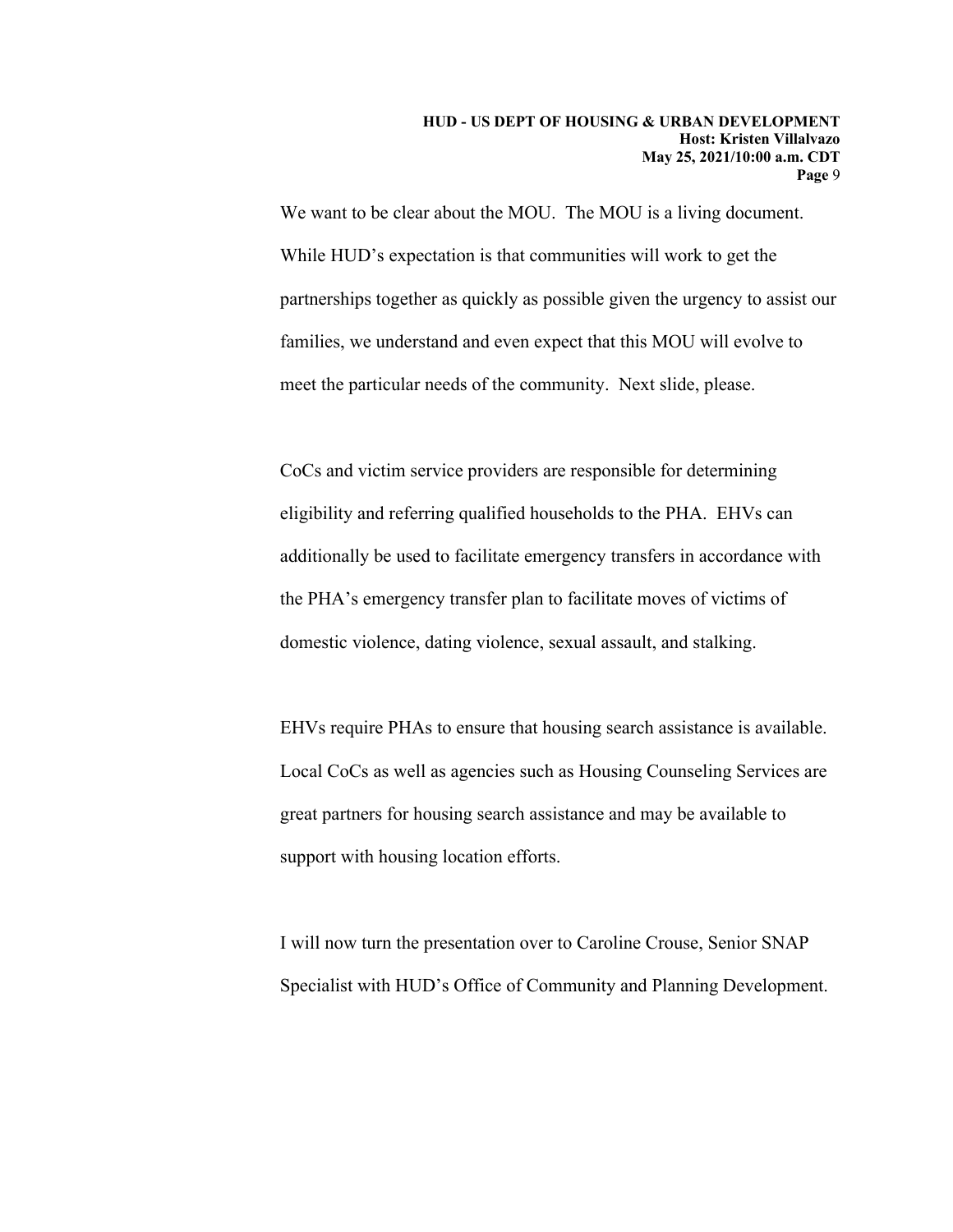Caroline Thanks, Jerrianne, and thank you all for joining us. And a special thank you to PIH for allowing us to partner with you on the administration of these vouchers. It's been a great opportunity.

> I'm a member of the SNAP office, which is the office that administers homeless assistance grants, including the Continuum of Care Program and the Emergency Solutions Grants Program. In our office we are working to make sure that every community has a systematic response in place that ensures homelessness is prevented whenever possible and is otherwise rare, brief, and non-reoccurring. We see these vouchers as a vital part of this systematic response, and are excited to see the changes that these can make in communities in helping prevent or end homelessness for families.

> A CoC should be comprised of representatives of organizations, including nonprofit homeless providers, victim service providers, faith-based organizations, governments, and a number of other partners, including those individuals and families who are homeless or formerly homeless to give input into the system. The responsibility of the CoC includes operating a CoC and planning for a systematic response to homelessness. The critical parts of the CoC program is to make sure that it is communitywide and it looks at the full array of resources in the community that can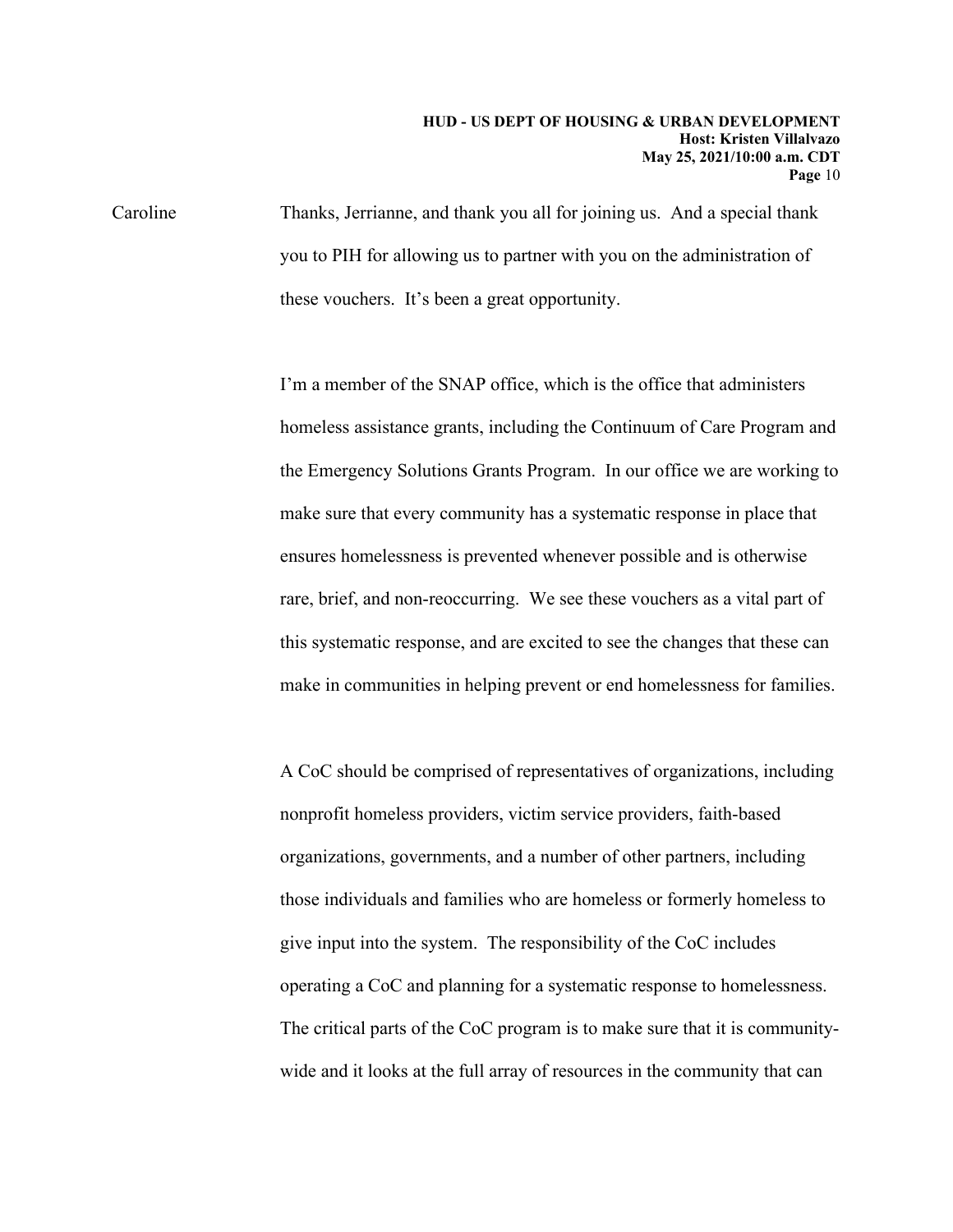be used to create a whole system, to improve coordination and integration of mainstream resources about other programs that are targeted specifically to those experiencing homelessness. Next slide. I'm sorry, I got behind on the slides. Next slide. And one more slide, please.

There are several key parts that I wanted to mention with the partnership that we have with PIH in the Emergency Housing Voucher Program. First is that the referrals all must come from the coordinated entry system. The coordinated entry system is a system that's designed to look at all of the resources in housing available in a community to ensure to prioritize and thus expose [ph] those most in need to get the resources and help that they can in a fair and equitable way.

Additionally, I did want to mention that there is a specific provision for victim service providers within the Continuum of Care. As you may know, a number of victim service providers are members of the Continuum of Care, but they may be having certain provisions including having a separate coordinated entry system in order to ensure the safety and wellbeing of their clients. Next slide, please.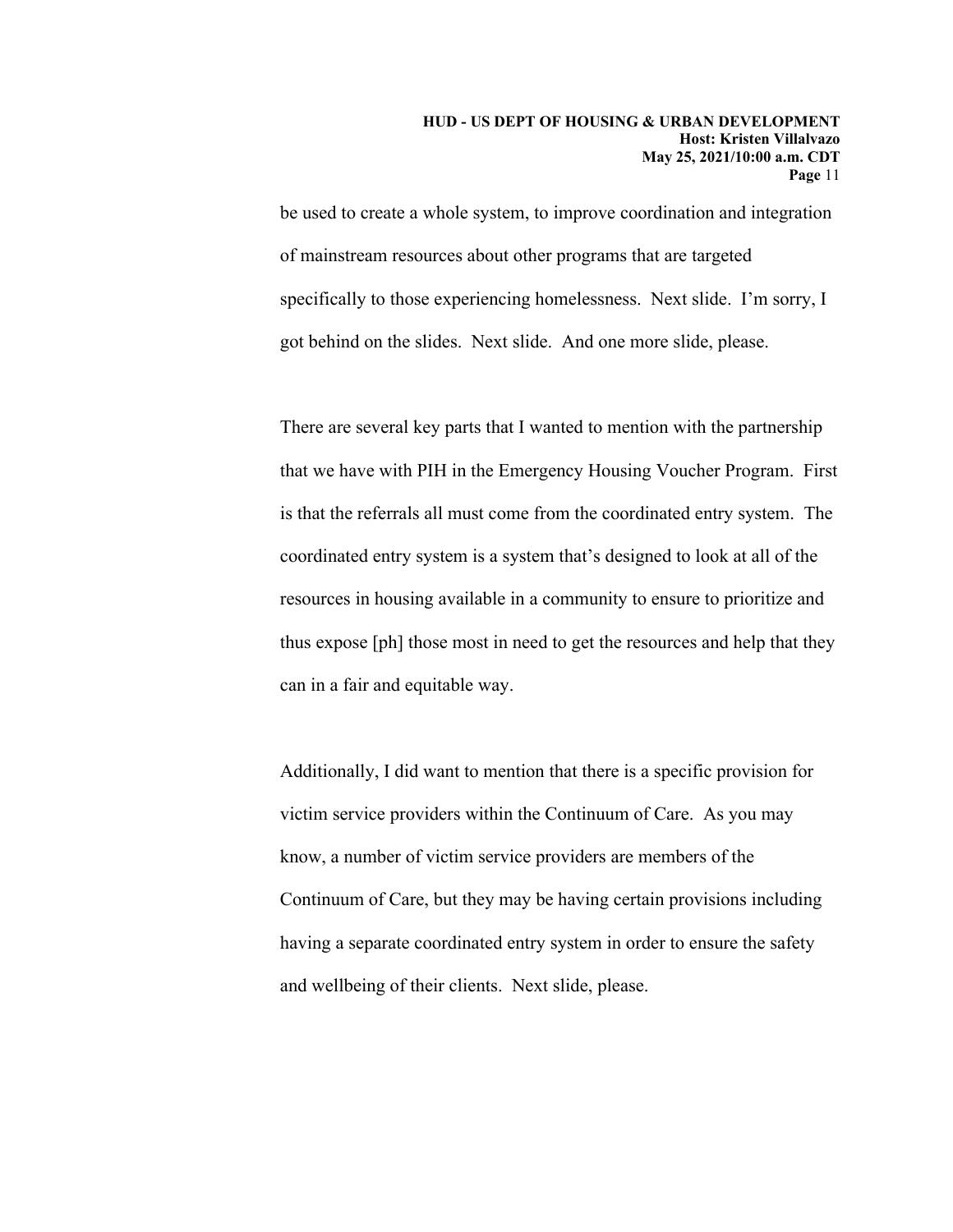Another thing I wanted to mention in here is one of the core beliefs that we have within the SNAP office and in the administration of the PIH EHVs, so the importance of equity in the emergency housing vouchers. This is a great opportunity of having all of these new housing resources coming into communities and taking an opportunity to ensure that we look at the administration of these vouchers through an eye of equity, making sure that the group that's convened to determine the prioritization of these vouchers includes people experiencing homelessness or who have experienced homelessness, people of color, stakeholders with different backgrounds and diverse clientele, and all at the table to make the decision based on—to ensure that the vouchers are distributed and used equitably and that they are equitably successful, so looking at who's getting the vouchers and who has successful experiences within the voucher program. Next slide, please.

To do this, we are encouraging people to have potentially a system where they start with data, looking at who is being assisted in the communities, who most needs assistance in the communities, and using that data to build a strategy to determine what the best way to implement the program will be. That implementation, once the program is starting to be implemented, start looking at evaluating and refining the implementation, we're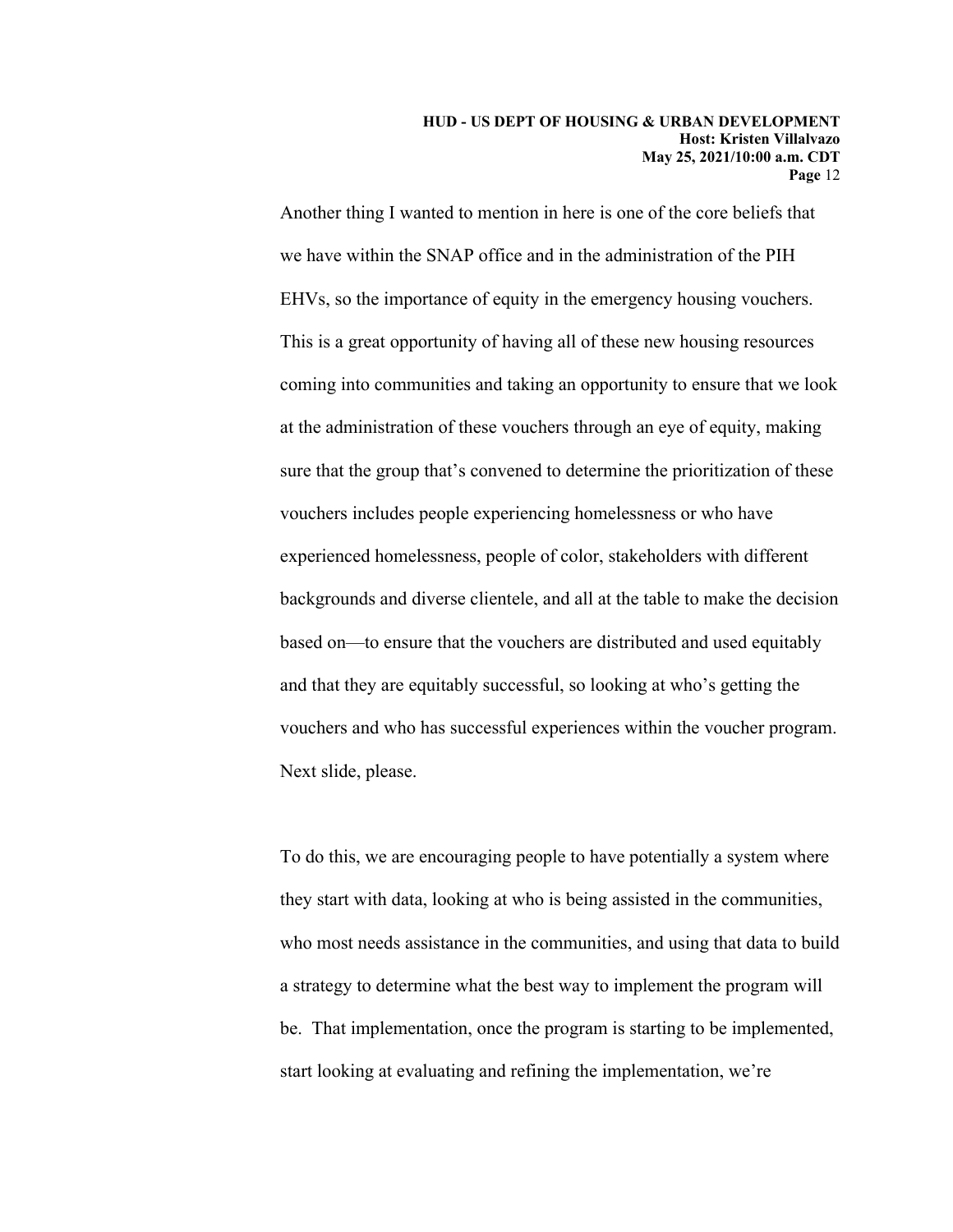encouraging communities to look again who is experiencing homelessness, who has the largest need, as well as looking at is the program equitably serving those who most need the assistance, and who is having the best success rates? Once those data start coming in, the community should continue to evaluate and refine the program to ensure those equity outcomes.

At this point, I'm going to turn the presentation back over to Emily Warren from the Office of Public and Indian Housing.

Emily Thanks, Caroline. I'm Emily Warren, also a Voucher Program Specialist at NPH [ph], and I'm here to discuss some of the other unique features of EHV.

> First, the fee structure. PHAs that accept an allocation of EHVs will qualify for additional fees to assist in the facilitation and leasing of vouchers. PHAs will receive \$400 for each EHV awarded. And once the voucher is initially leased, participating PHAs will earn \$100 for each family housed. This requires that all data be reported in the public housing information center next generation system, known as PIC-NG,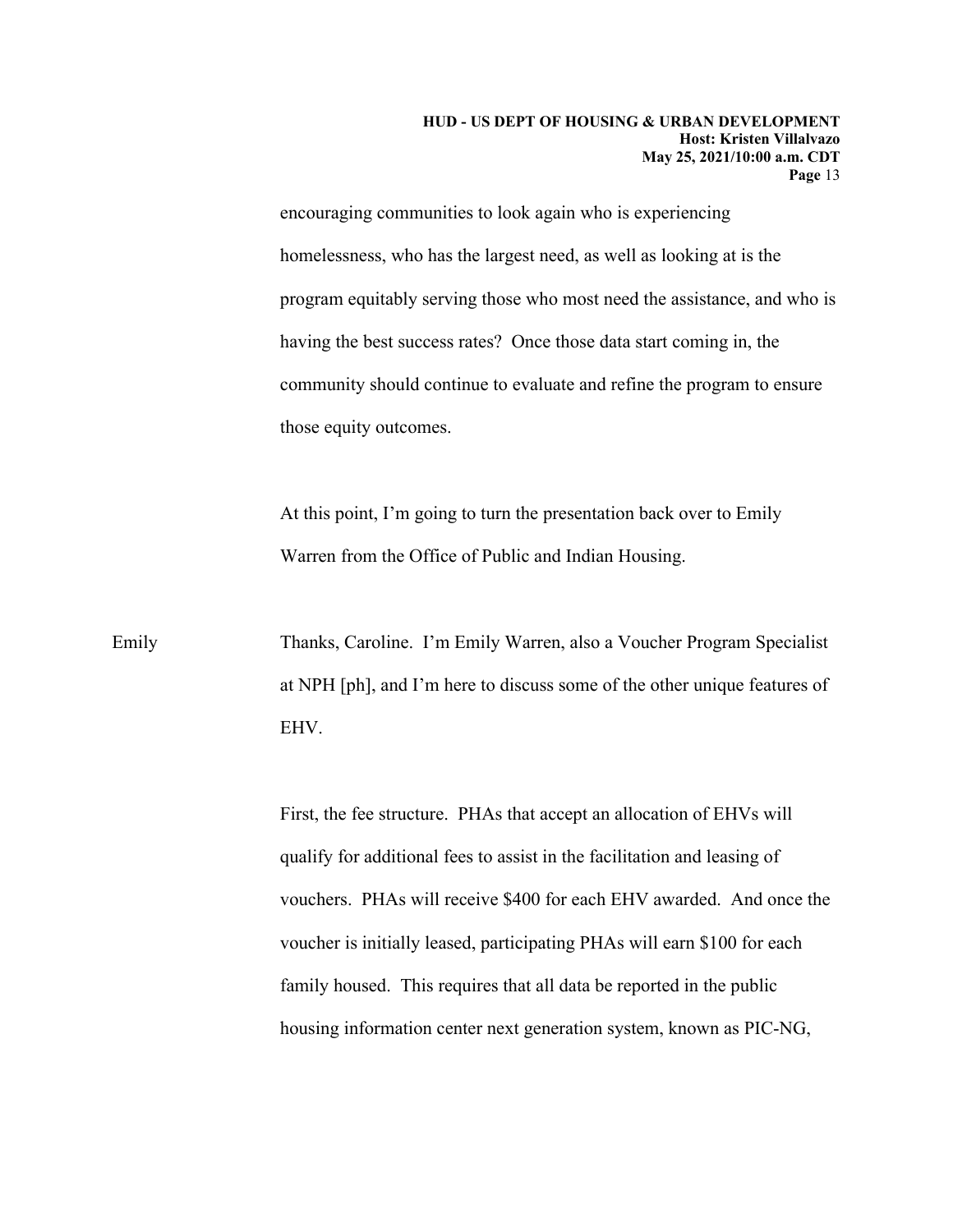within 14 days of the later of the effective date of the family's voucher or when the system becomes available for reporting.

To encourage quick leasing for each EHV family placed under a half contract within four months of the effective date of the ACC funding, PHAs will be awarded \$500. For families placed within six months after the effective date of the ACC funding, PHAs will receive \$250. PHAs will receive the full column admin fee amount. And lastly, PHAs will receive \$3,500 for each allocated EHV that can be utilized for service fees, which we'll cover in the next slide. So next slide, please.

In addition to ongoing admin fees, PHAs that accept an allocation of EHVs will receive fees to assist in the leasing of vouchers. These are onetime service fees and not ongoing service dollars that are intended to help support successful lease-up.

Eligible activities for service fees include housing search assistance; security, utility, and move-in deposits; application and holding fees; landlord recruitment and incentives; moving expenses; renters insurance where necessary; tenant readiness services such as credit repair; and household items such as bedding and tableware. Next slide.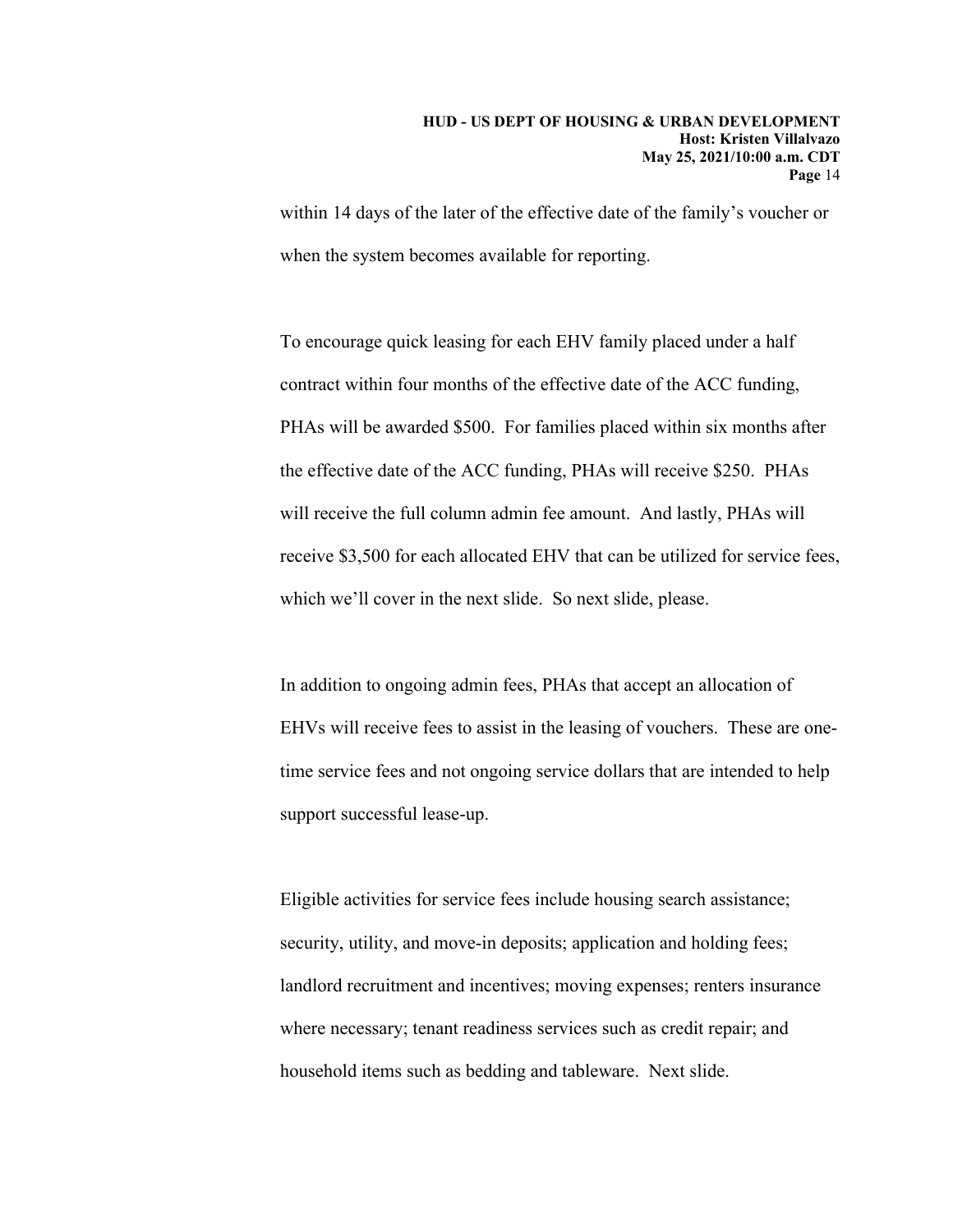The notice also provides PHAs with broad waiver authority to administer EHVs. PHAs may select from a menu of waivers to aid eligible households to eliminate barriers to housing and ensure expedited leasing. CARES Act waiver is identified in Notice PIH 2021-15, which was issued on May 5<sup>th</sup>, is available for the administration of EHVs.

For example, HCV-1 allows the PHA an administrative plan to be revised on a temporary basis without board approval through September 30, 2021, and use of such waiver may assist the community in quickly setting up their EHP program. I'll highlight other waiver or alternative requirements available to PHAs.

As an alternative requirement, and as previously mentioned, PHAs will receive direct referrals for EHVs from coordinated entry and victim service providers. These referrals are not added to the PHA's regular HCV waiting list. PHAs and their partners can decide whether or not they wish to establish separate local preferences for EHVs that are distinct from the regular HCV program in order to better prioritize and serve EHV families. The notice outlines waivers and alternative requirements around discretionary and mandatory prohibition of admissions, which concerns the reasons under which a PHA may prohibit admission to EHV.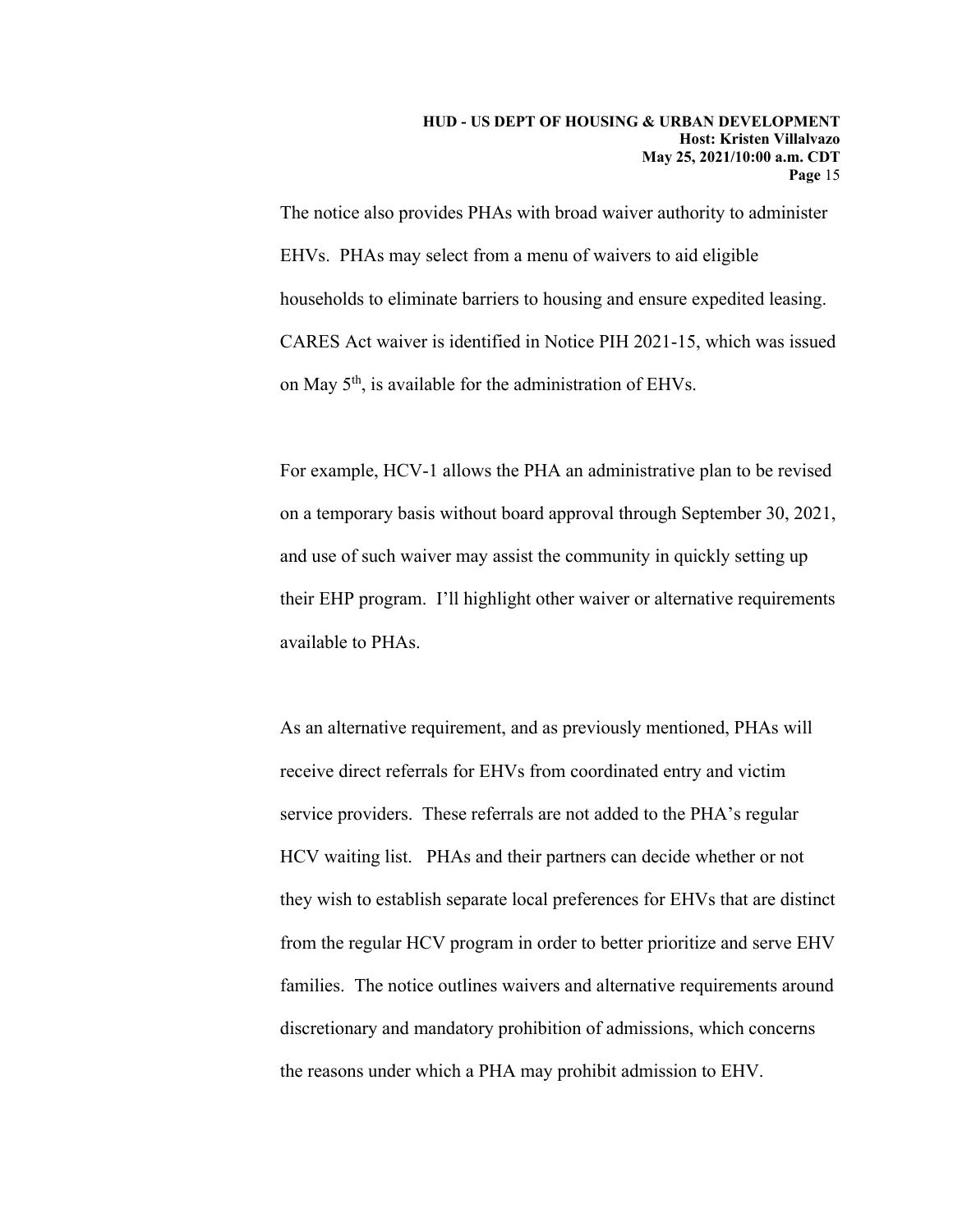And finally, HUD is providing flexibility through waiver and alternative requirements around income verification and the provision of social security and citizenship verification for the purpose of reducing barriers to accessing this program for individuals and families that may have challenges initially providing this information. Next slide.

Additionally, income targeting requirements are waived and do not apply for eligible EHV household families to allow PHAs to serve individuals and families in all of the eligibility categories under the American Rescue Plan Act. PHAs may accept income calculations and verifications from third-party providers or other subsidized housing programs in lieu of conducting an initial examination of income as long as the income was, one, calculated in accordance with the rules and a family certifies that there has been no change in income or family composition in the last six months; and two, the family certifies that there has been no change in income or family composition in the interim.

To further expedite leasing, PHAs may pre-inspect available units that EHV families may be interested in leasing. The initial search term for EHV must be at least 120 days with extensions, suspensions, and progress reports will remain under the policies in the PHA's administrative plan,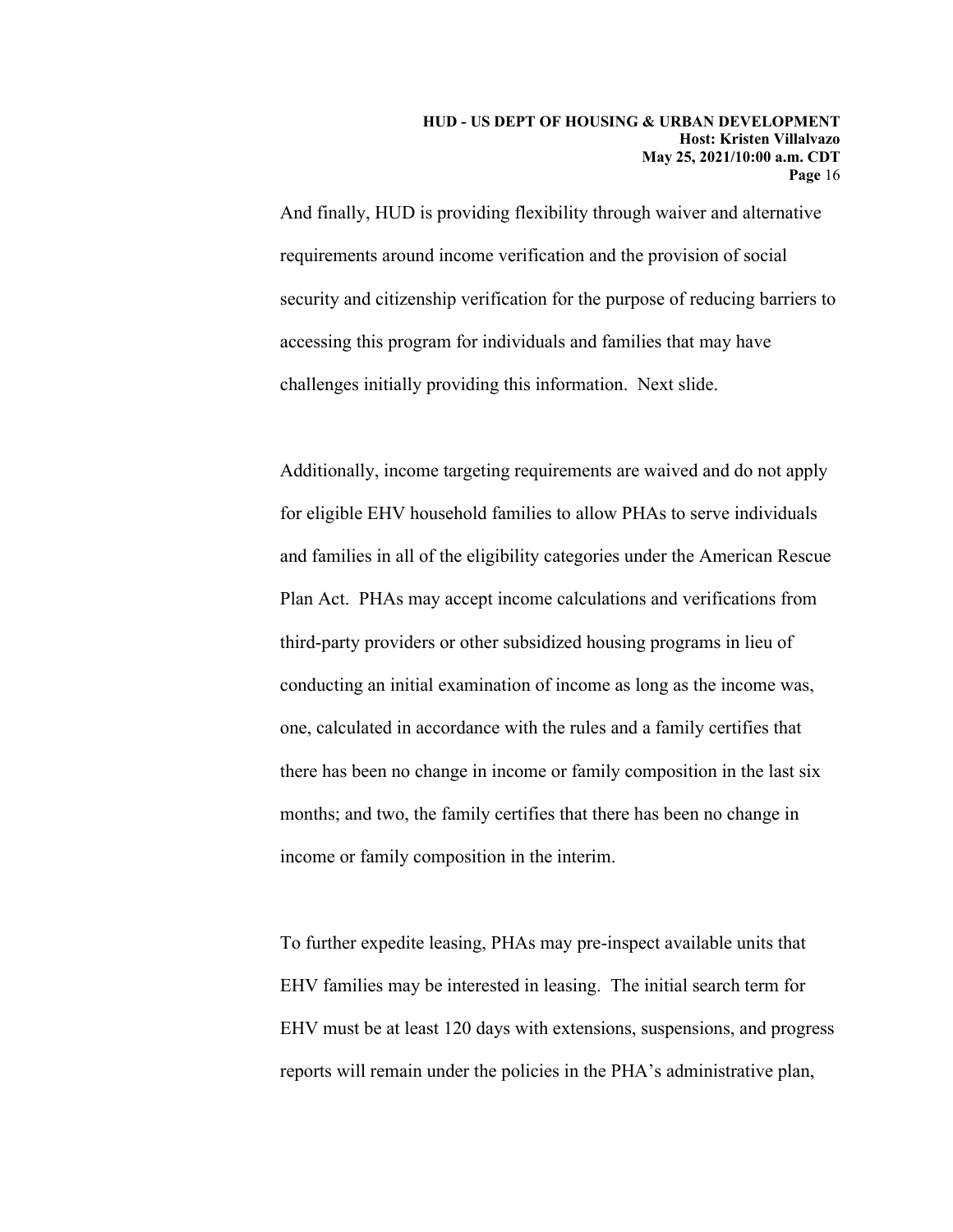but will apply after the minimum 120-day initial search term. The initial lease term for an EHV family may be less than 12 months, even if this is not typical in the local rental market.

While the normal HCV portability procedures apply, PHAs may not restrict an EHV family from exercising portability because they are nonresident applicants. Portability billing and absorption requirements have also been revised.

An alternative requirement for payment standards has been included to allow PHAs to establish separate higher payment standards for EHVs to increase the potential pool of units available to each EHV family. And as you can see, these waivers and alternative requirements are designed to address a number of barriers that families may experience in accessing and utilizing EHV assistance. Next slide.

On May 10<sup>th</sup>, HUD announced 70,000 EHV allocations to 696 PHAs. Allocations for each PHA are available on the EHV website at hud.gov/ehv. The formula used was designed to direct emergency vouchers to the PHAs operating in areas where the EHV's eligible populations have the greatest need while also taking into account PHA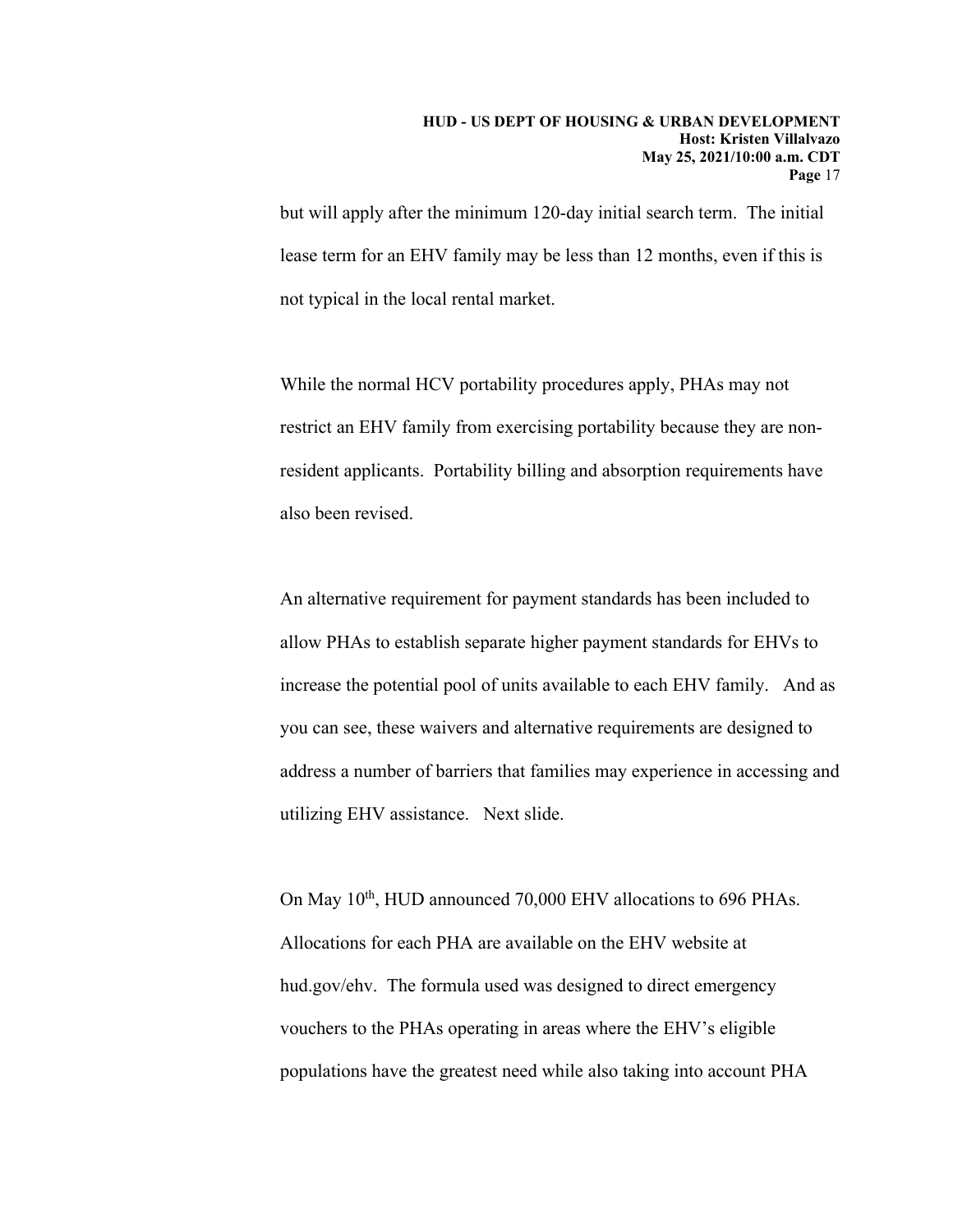capacity and the requirement to ensure geographic diversity, including rural areas.

HUD is still going through responses to accept or decline the vouchers, but currently over 600 PHAs have accepted their award. HUD will share a full listing of PHAs who received their awards in the future. Next slide.

So I'll just pause here with some tips for success as you consider how to provide the most effective services to EHV families. First, think beyond traditional housing counseling services, and utilize the many new pandemic-related resources available to support low-income families, many of which may help complement the services that can be provided through the EHV service fee. Many of you are likely aware of support such as the new broadband benefit, emergency rental assistance programs to pay off rent arrears, and other programs in your area that can help set up EHV families for success.

Second, meet with your community CoC and victim service providers to determine how housing counseling services may assist in housing counseling and location services. You likely have different areas of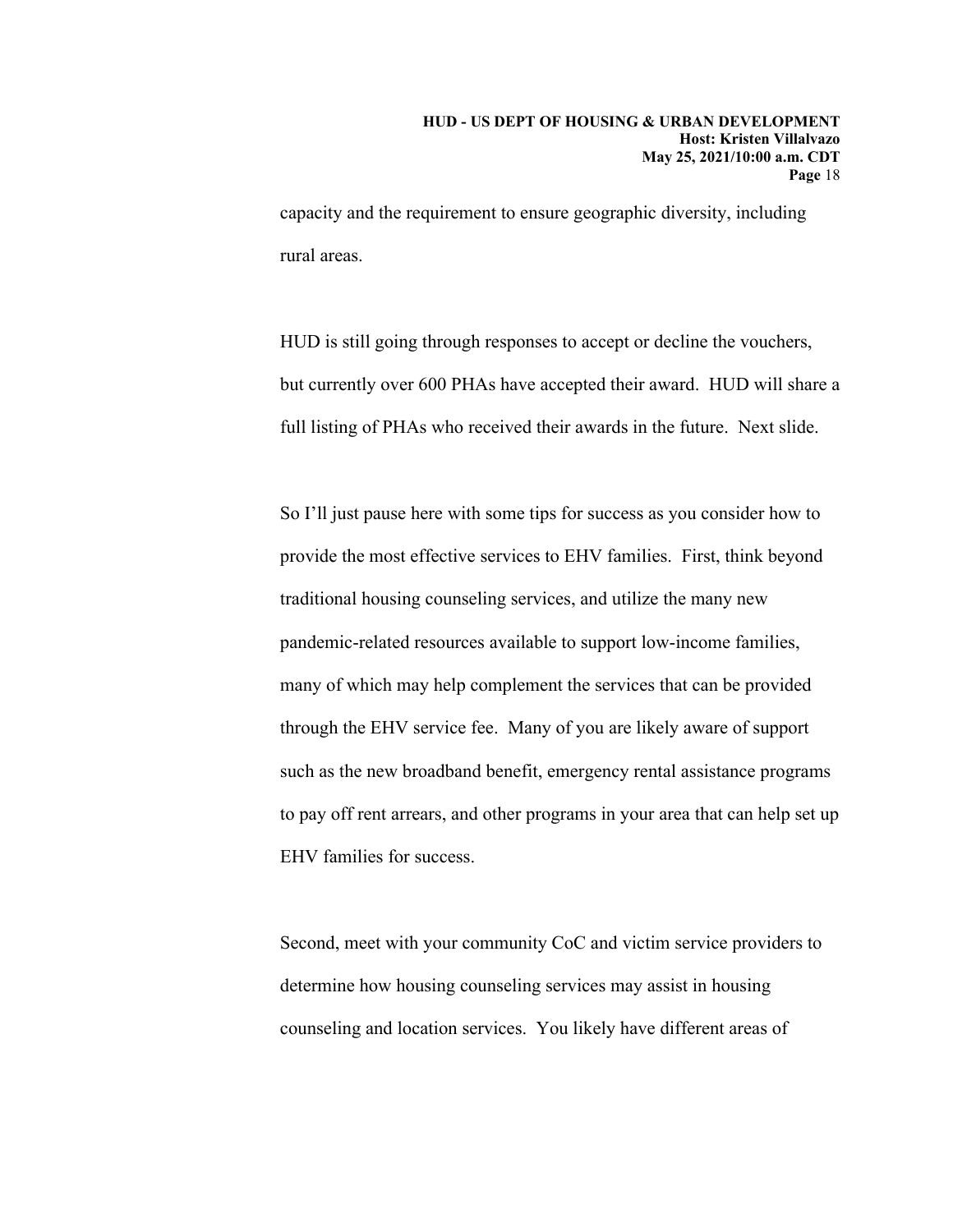expertise that together can help support successful leasing among EHV families.

And third, draw upon your experiences and those of your partnering PHA with programs such as special purpose vouchers like the HUD-VASH or Mainstream Housing Mobility Services, and owner benefits programs to determine what counseling services will be the most effective for your rental market and the populations that your community is prioritizing for EHV. Next slide.

HUD is rapidly launching technical assistance to support communities through the implementation of EHVs. We have an ongoing series of webinars designed to aid participating communities, which will be offered via HUD Exchange. HUD will be providing additional support via group learning. On-call and direct TA will be available to participating communities. You can find more information as well at hud.gov/ehv. Next slide.

The resources currently displayed can be found on the HUD Exchange under COVID-19 resources. And these may be helpful as you begin planning for the implementation of emergency housing vouchers. We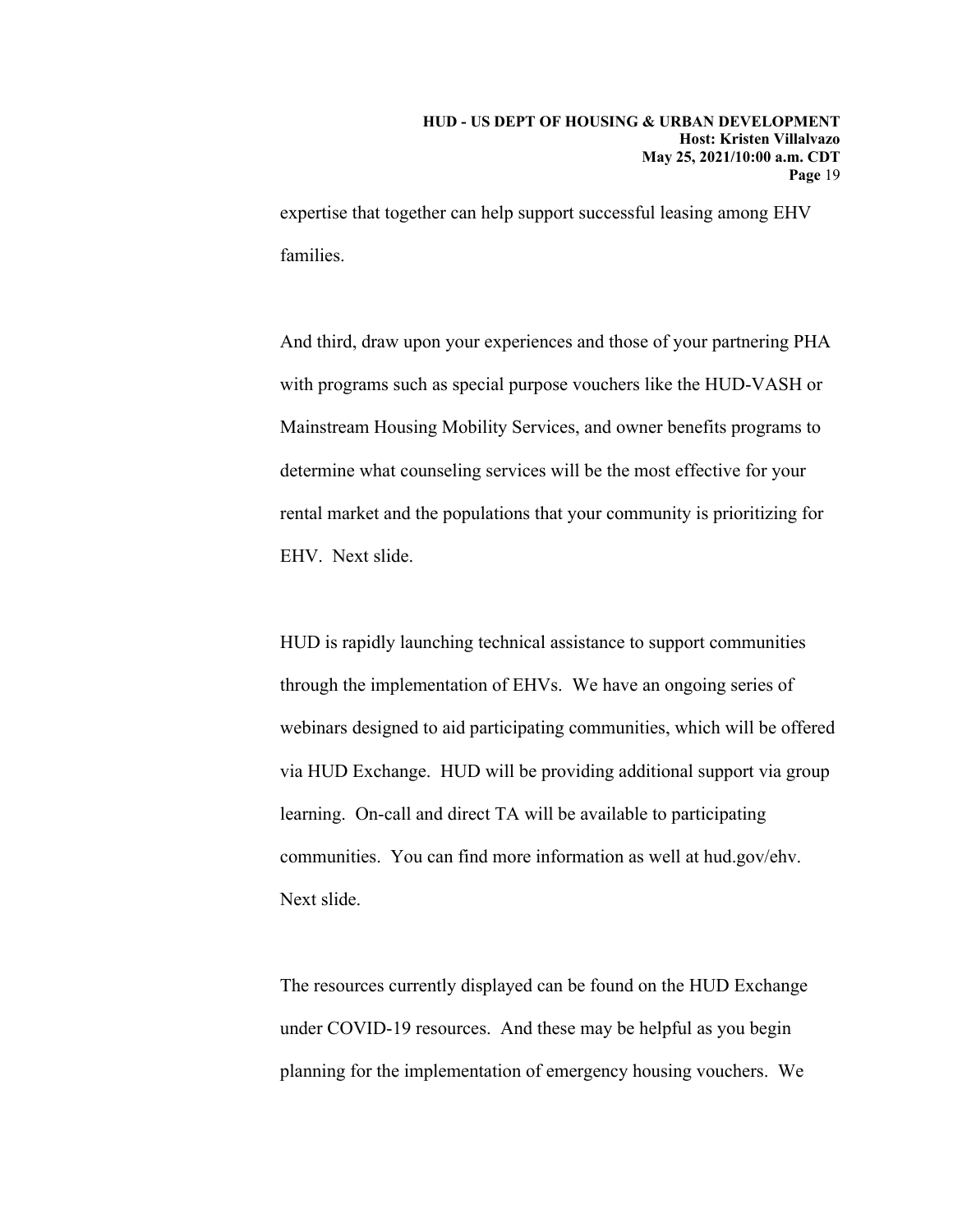hope this webinar was informative and you are as excited as we are about HUD's new EHV and the opportunity this resource holds for your community. Next slide.

Thanks. So I'll stop there to pause for a question.

Virginia Okay. Ben, are you able to go through the question box and pull up some questions?

Ben Excuse me. Sorry, I was on mute. Yes, let's take a look at what is in the question box. Actually it's looking like all of the questions have been answered by the other organizers, but some are popping in.

> The first question, I apologize I'm not aware of the context, "Where can we find these pages?" Do you know perhaps what they are referring to?

Chad Hello, this is Chad. I'm sorry. I don't see the question in my version of the chat box. Is it—?

Ben Oh, it would be under the questions box, not the chat box. While we're figuring out that one, I will read another question. "Is there a standard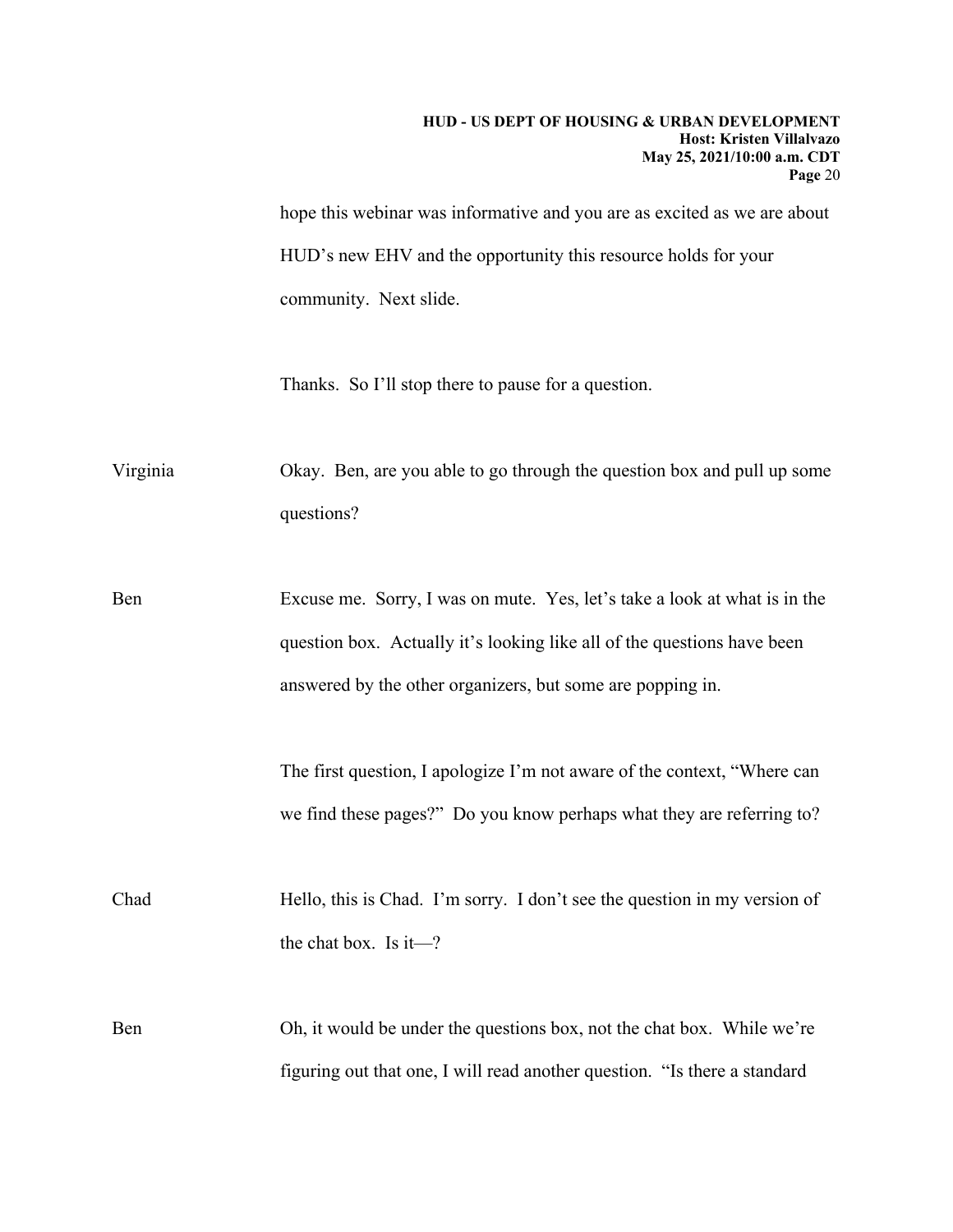referral form or process for housing counselors to use to follow when recommending EHV?"

Caroline [Overlapping voices]. This is Caroline. I could take—yes, I can take a stab at that. So housing counselors, so all of the referrals for EHVs are coming through the coordinated entry system. The first step would be for housing counselors, if you are working with someone who is experiencing homelessness, at risk of homelessness, or perhaps fleeing domestic violence, the best referral for that counseling would be to the coordinated entry system in the community so that the person can be assessed and referred over, if appropriate.

> In terms of domestic violence, I think it really makes sense for housing counselors to be involved in the system to understand if those referrals are going through the coordinated entry system or if there is a separate coordinated entry system from victim service providers, or another method with which those referrals will be getting sent over.

I will say, I didn't mention the fourth category, which is recently homeless. Those also go through the CoC. I would assume that most of the work with the housing counseling would actually be through an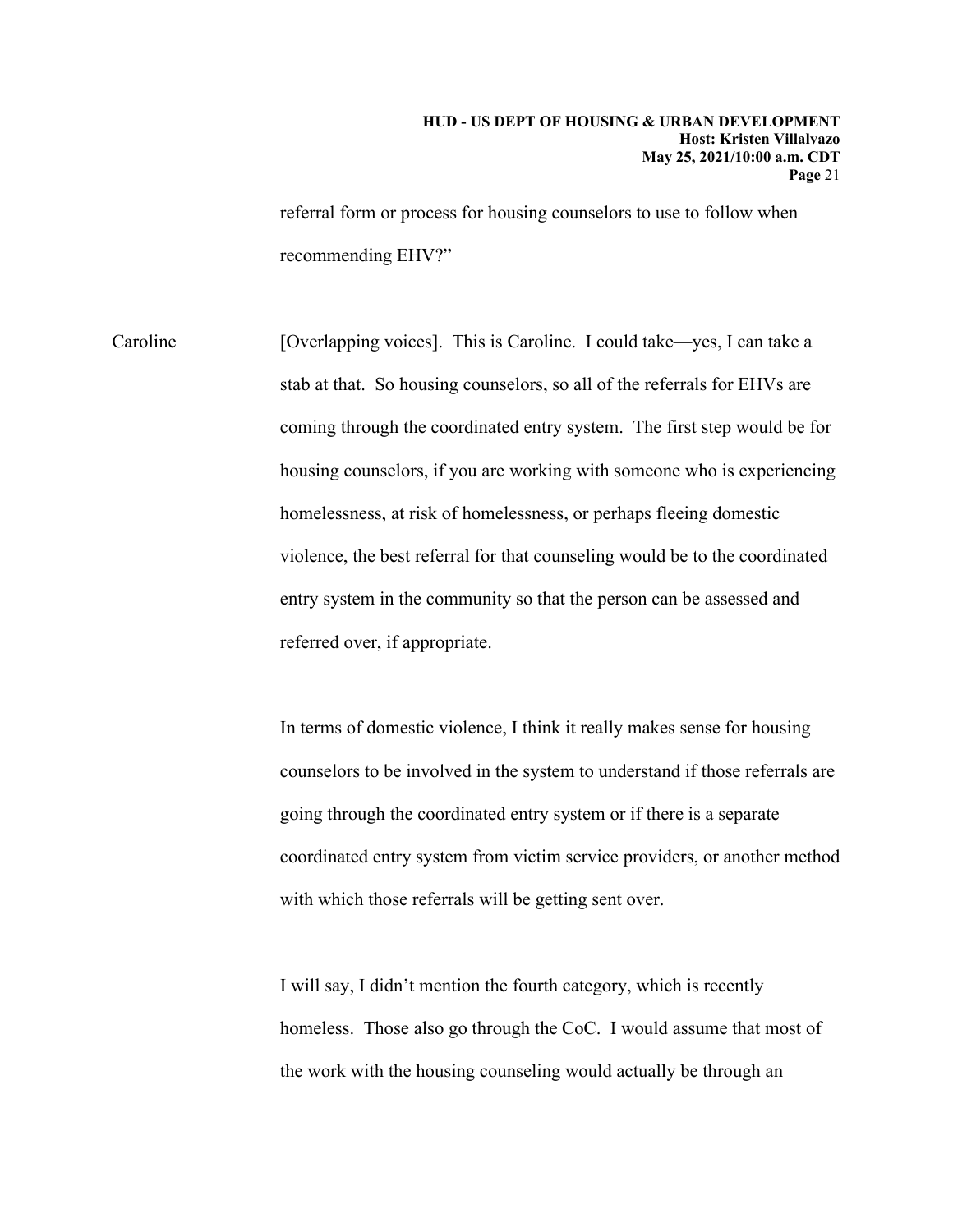organization that's connected to the CoC, but that's also one that you could send to the CoC.

Ben Thank you for that. I have a clarification from a question regarding the pages. She was referring to the pages that are being mentioned for waivers and such.

Jerrianne The page numbers referenced throughout the PowerPoint are referring to the notice. So it's Notice PIH 2021-15. I'll try to find a link for it and include it in the chat as well.

Ben Okay, great. Thank you. I apologize. I'm just taking a moment to make sure I am collecting the questions correctly. There are a couple of twoparters.

Chad If you want, I can take the one from Patsy Davis.

Ben Sure.

Chad "If we haven't received a notice of award, will we be able to apply?" So unfortunately the formula and the distribution of the award notifications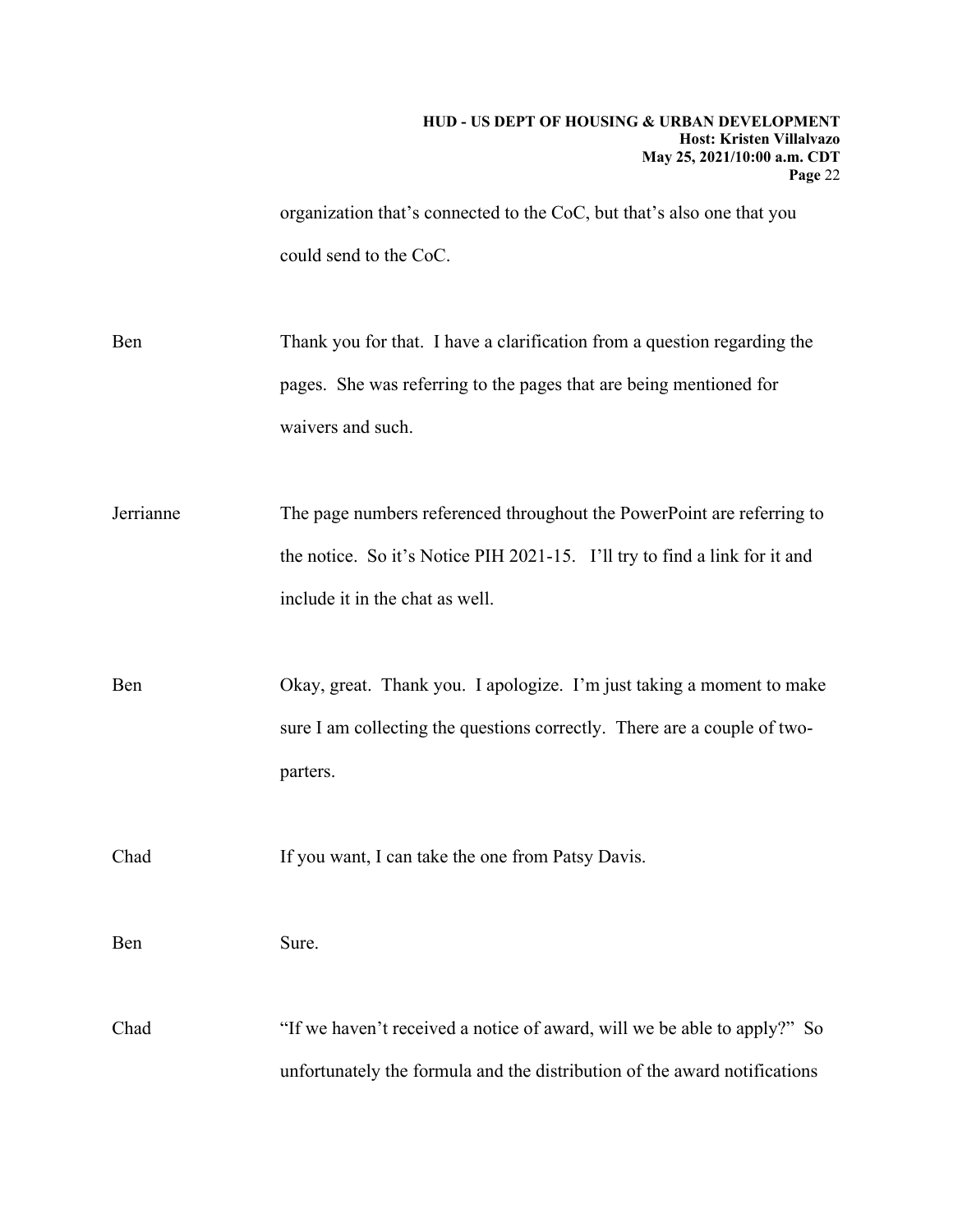has already occurred. So if you're curious to see who was notified, the list is available on our website, www.hud.gov/ehv. If you did not get an award, we apologize, but the formula kind of distributed it we thought fairly equitably across the country.

Ben Great. Thank you. I'm seeing a few questions about the PowerPoint referring to documents. Again, that is the document that will be posted in chat. A question came in from Karen, "Is the voucher temporary or longterm?"

- Chad Jerrianne, do you want to take that one? I can. So right now because of the nature of the funding, the voucher does expire in the year 2030, but I think for our purposes right now we would consider this a long-term voucher. We'll expect that there's a reasonable chance that Congress may renew it or HUD would work with any PHAs and administrative vouchers to make sure that no one is left without assistance when the program does expire in the year 2030.
- Ben Great. Thank you. Another question came in that asked if the 600+ organizations that are handling the vouchers are listed anywhere on the HUD website or if the list is available anywhere.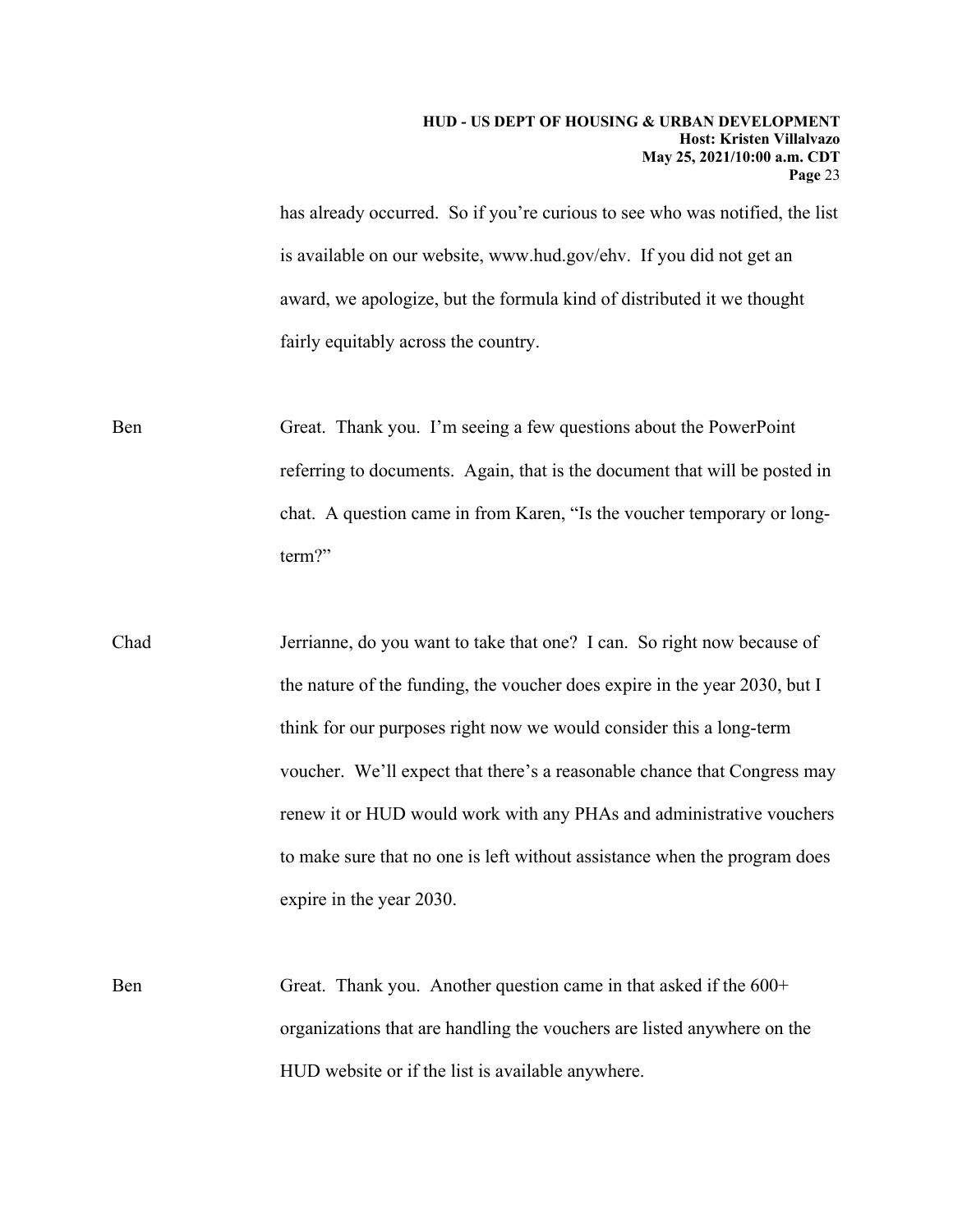| Ben   | Okay, go.                                                                       |
|-------|---------------------------------------------------------------------------------|
| Emily | Sorry, Ben. So right now on www.hud.gov/ehv what we have available              |
|       | are the 696 PHAs that were awarded in allocation on May $10^{th}$ per the       |
|       | American Rescue Plan Act Statute required notification to be provided to        |
|       | PHAs by May 10 <sup>th</sup> . Now what we've closed out yesterday was PHAs has |

Emily I can take that question.

ation on May  $10^{th}$  per the notification to be provided to out yesterday was PHAs had 14 days to accept or decline their voucher allocation. So what we will publish later is the final count of everyone who has accepted the EHV awards.

Chad And I can add that we are actually going through that data right now and the acceptance rate was extremely high, like 97%. So chances are if you see a PHA on there they did accept, but there's a few that declined.

Ben Okay, great. Thank you. I believe we've answered this question but just to make sure. "If we haven't received a notice award will we be able to apply?"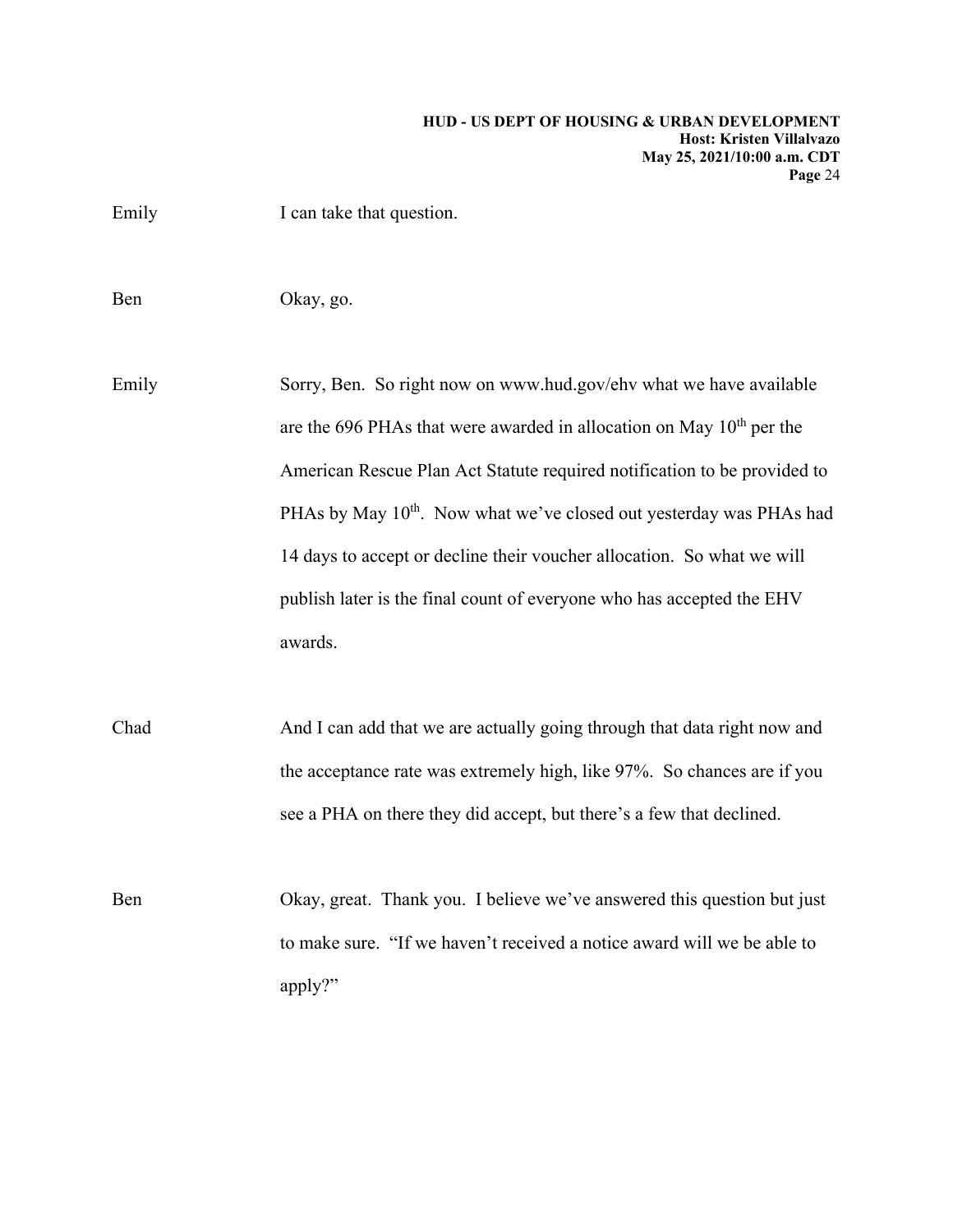Chad No. It is formula-driven and so we're not going to be issuing additional award letters to new agencies at this time.

Ben Okay. Thank you. Another question is, "By what standards are classifying homeless are we using in the McKinney-Vento Act?" That question is hopefully clear to you because it is not to me.

Caroline I can take that. This is Caroline. We're using HUD's definition of homelessness. So remember there are four categories; homelessness atrisk homelessness, fleeing domestic violence and recently homeless. So in the homeless category we're using HUD's definition of homeless. I'll put the link to that in the response to this question.

> The at-risk of homelessness just to—usually when people are asking about the McKinney-Vento Act definition they're asking about the definition that are used by the Department of Education, so that does qualify as atrisk of homelessness. So kind of yes, is the answer to your question.

> So just for more clarification, I will put the links to a couple documents that we have on explaining who qualifies as homeless and who qualifies as at-risk of homelessness just so you'll be able to kind of see what those are.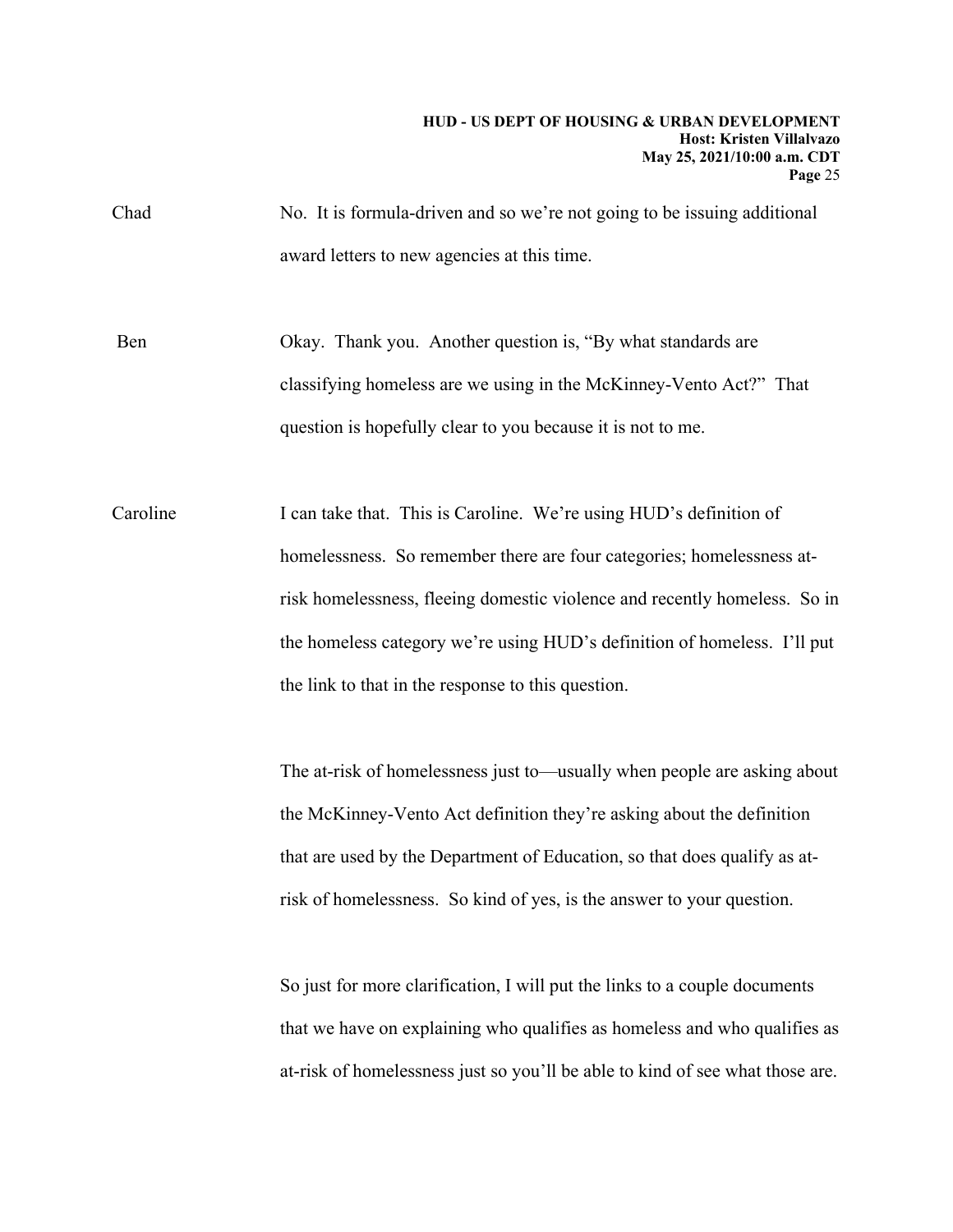Ben Okay. Thank you. The next question is, "Most coordinated entry systems have a length of time to be homeless, experiencing homelessness or unhoused. Are these prioritized points for the vouchers?"

Caroline That's another really good question. [Indiscernible] system, it is a system that needs to be updated when priorities and resources change in the community to help connect people to the resources that are available. So right now a lot of people do use a standard assessment process, which is what we ask more communities to use, and those right now in many communities do only look at people who qualify as homeless under the HUD definition of homelessness. Because for the most part—not for the most part—but in some communities only HUD homelessness programs are actually included in the coordinated entry system.

> So what we're asking communities to do is actually come together with the PHA, the CoC and other stakeholders to review that prioritization and the coordinated entry system to ensure that those communities that are prioritized for these vouchers can be referred over. So it's not exclusive to just those who would be experiencing homelessness.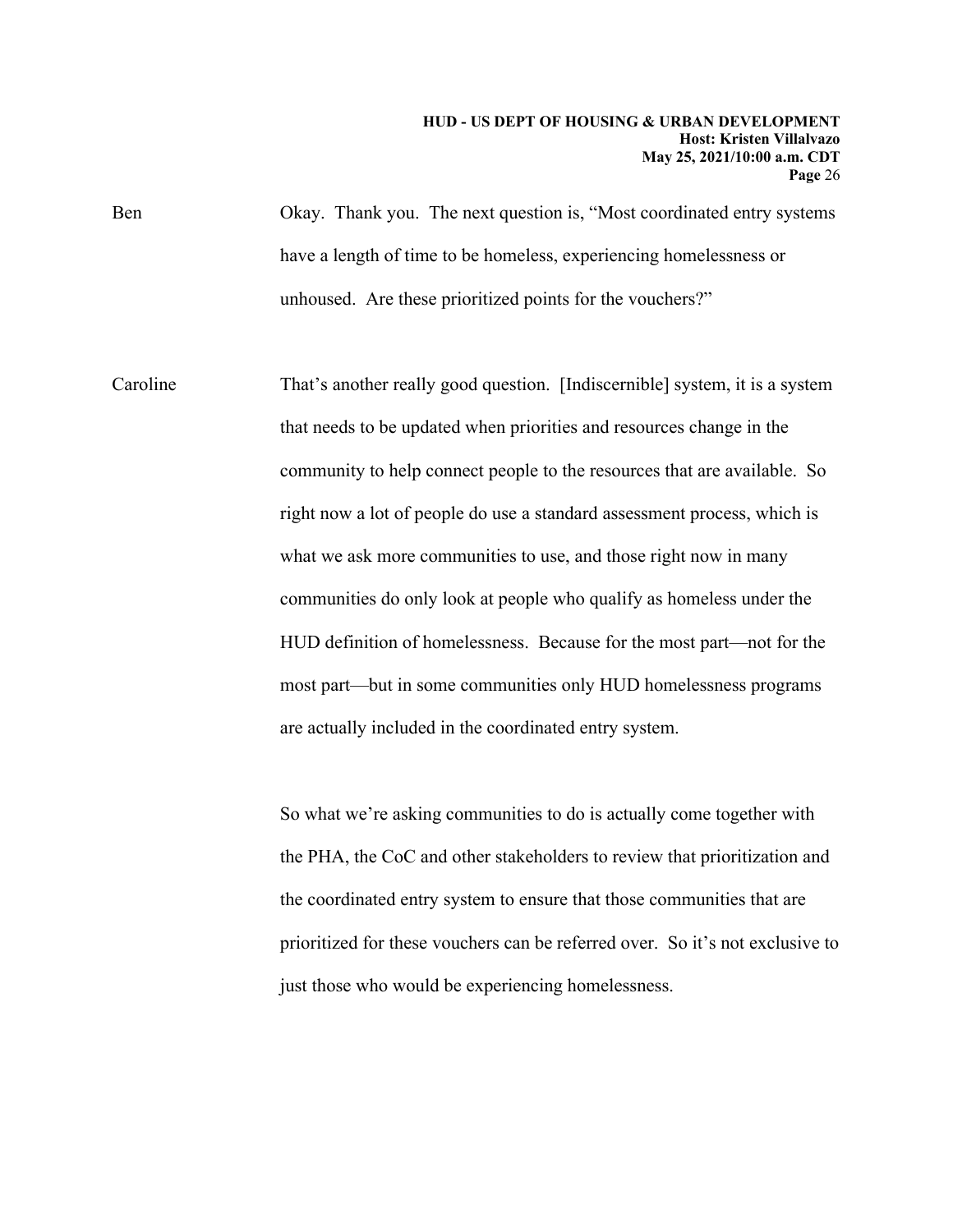Ben Great. Thank you very much. We actually only have one more, or excuse me, two more questions in the queue, and I will read these two. But if the audience has any more, now is a great time to get them entered in so we can answer those before the webinar closes.

> First of all the comment is, "The webinar was very helpful." So again our thanks to our presenters, our fellow HUD colleagues that are giving all this wonderful information out.

The question is, "I need to identify the coordinated entry system for my homeless clients. I'm certain that I've referred my clients to participants of the Continuum of Care but my clients apparently have not been directed to their coordinated entry system person or entity."

Caroline Great question. So it depends a little bit in the community of where to go. So a number of communities have like a 211 system or a 311 system that will connect people that are experiencing homelessness or at risk of homelessness to their coordinated entry system. What I would suggest is actually looking for the housing counselors to reach out to the CoC contact for your community, with the link I'm trying to look up right now and I'll put it in. But what it does is every CoC has a primary contact that or that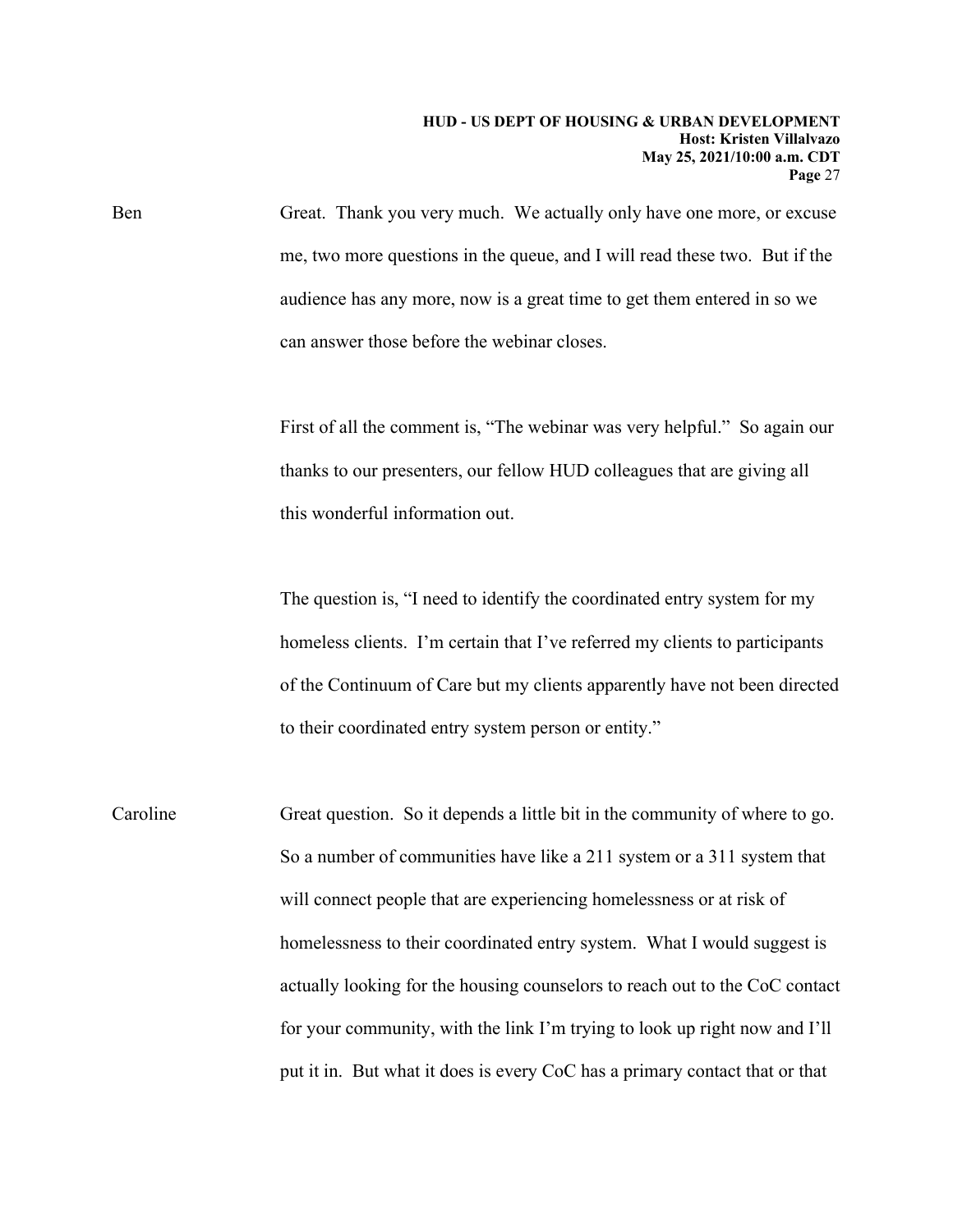is updated on the HUD website and in order to figure out within your community because it's not standardized, what the best way to access the coordinated entry system is to work with them on doing that. So I will send out that link in just a moment.

Ben Great. Thank you very much. Another question that is in, I believe we've answered but just for refresh, "When do the vouchers expire?"

Chad So by nature of the way of the program was funded through a reconciliation act, the program itself is scheduled to expire in the year 2030 but as I mentioned, I think we're expecting that no tenant will be left without assistance. So we don't have a set voucher expiration date, but the program does expire right now in 2030.

Ben Great. Thank you. Okay. The last question that we currently have in the queue is, "How much time after accepting the funding does the PHA, CoC and community have to revise this assessment process? How are we able to learn more about these conversations and the identified program awarded area?"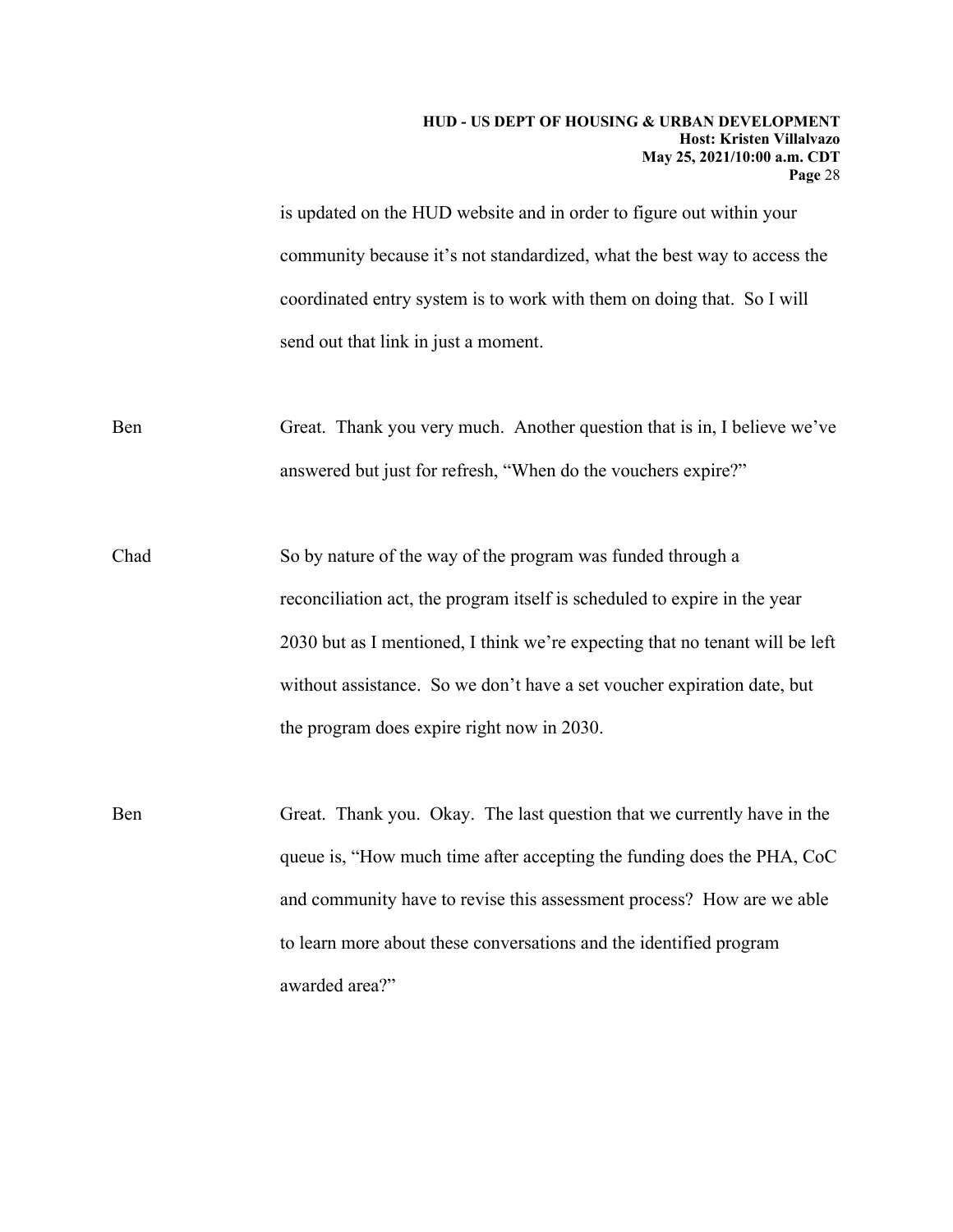Dave This is Dave Vargas. I'll take that one. We've been having discussions with our policy development research branch in terms of metrics and program performance. There will be more information to come on that once we do it and is completely signed. We actually had a meeting a couple days ago on that, so once we get better information we will be collecting data from our pick [ph] systems and then the PNR [ph] will be analyzing that data in terms of our [indiscernible] program.

Ben Great. Thank you very much. At this time there's no other questions in the queue. But I would like to invite all the participants, if we didn't answer your question fully or if by some chance I did miss your question, please type it in again and we will definitely take that. Plus, if there are of course any other questions, you are more than welcome to ask at this time.

> Again, if you have a question later on that you think of, you can always send it to housing.counseling@hud.gov and we will get a response from the experts. And that is always a great resource for our housing counselors and anyone else to use that has a question about our program or any of this.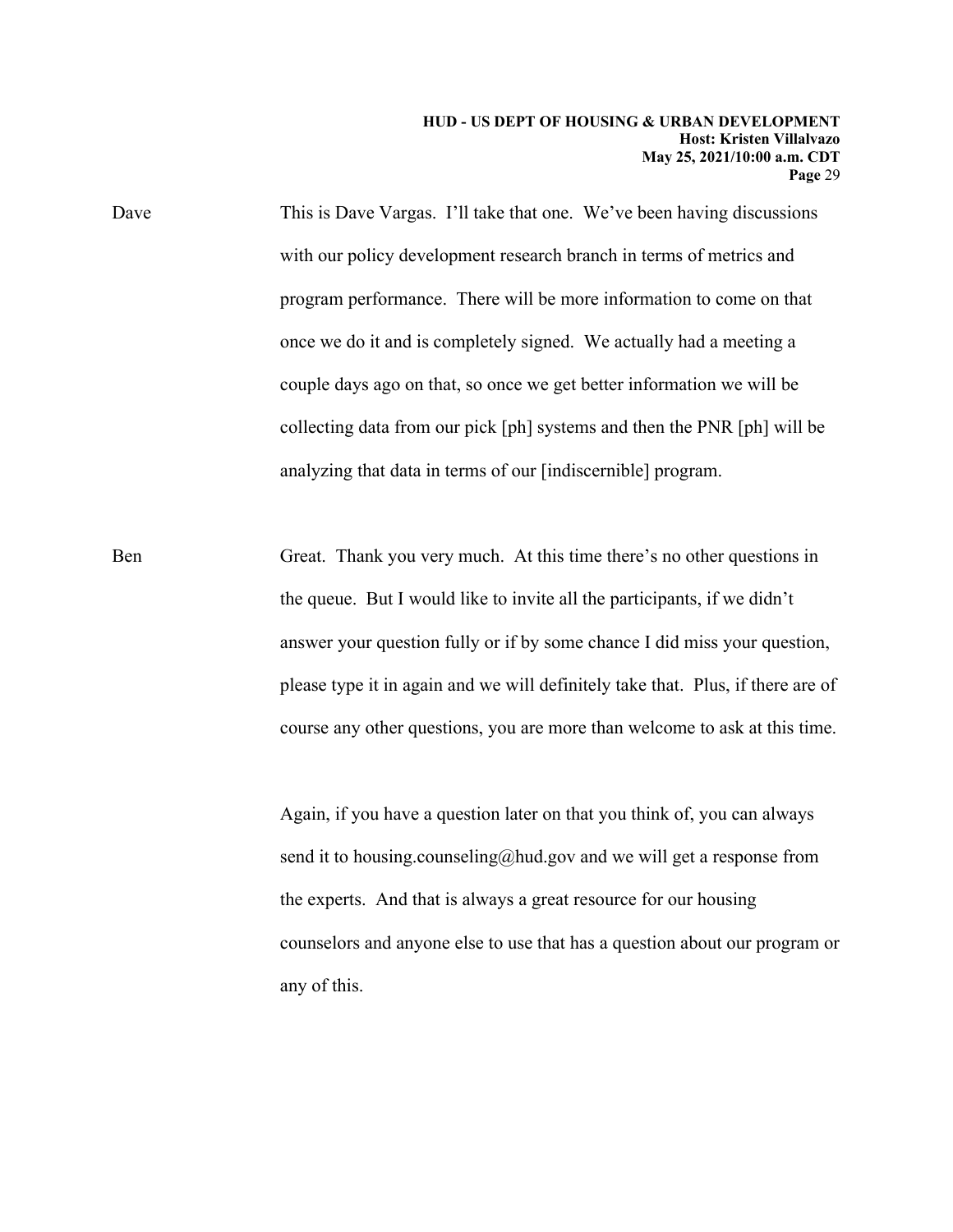A further question regarding certificates. If you're referring to a certificate of training you will get an email from the GoToWebinar thanking you for your attendance, and that will include a certificate that you can print out and save for your records.

A question about the presentation itself. It is available in the handout section of the webinar interface. You just click on that link. It will automatically download and usually open in a new browser window. And you can save that for your records as well.

Virginia And it will also be posted along with the written transcript and an audio replay number in the webinar archives section on HUD Exchange. As I said earlier, that will take about a week for that to show up. So you have several different ways to get the presentation.

Dave Also, one more plug in. Jerry, I'd like to put a plug in for the EHV website. In there, there's tons of information in terms of prior webinars we've done of the reporting of those webinars with Q&As. We have our frequently asked questions. We have the notice there. We have the PHA [indiscernible] allocations. We have the CoC mapping between the PHAs and the CoCs. So there's a lot of really good information and that website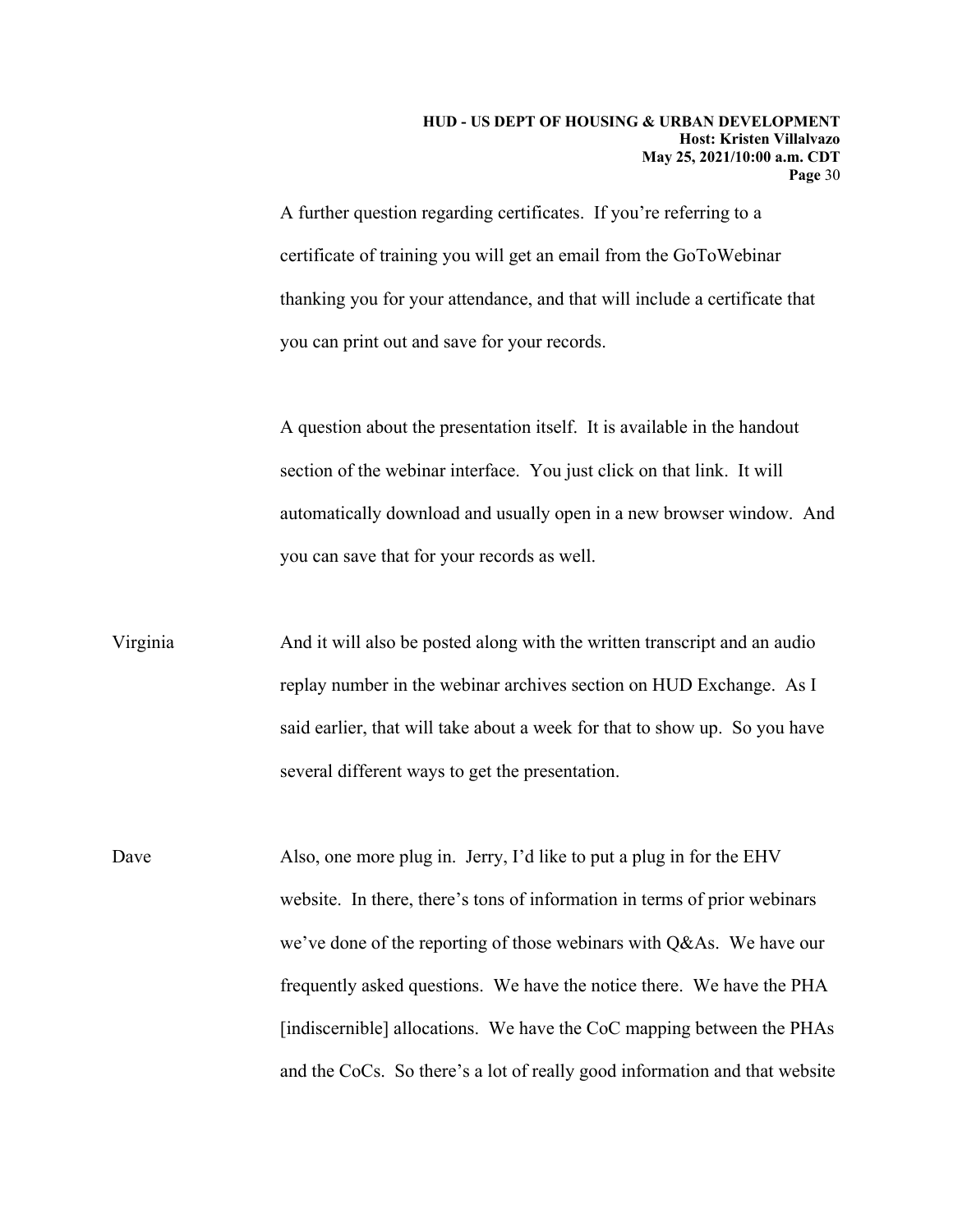gets updated daily so I want to encourage you to go the website: www.hud.gov/ehv.

| Ben      | Great. Thank you.                                                         |
|----------|---------------------------------------------------------------------------|
| Virginia | Thank you.                                                                |
| Ben      | Do we want to answer just a couple more questions, Ginger?                |
| Virginia | Yes, we have a couple more minutes.                                       |
| Ben      | Okay, great. This one was actually responded to via text, but I wanted to |
|          | share it with everybody. "Regarding voucher turnover, is there an end     |
|          | date. What happens after the end date of 9/30/23?"                        |
|          | The response that was provided by an expert—somebody that's not me—       |
|          | is, "Vouchers cannot be reissued to a new family after 9/30/23, but       |
|          | families remaining in the program at that date may continue to do so."    |
|          | Okay. The final question that we have in the queue is, "When will the     |
|          | vouchers be available?"                                                   |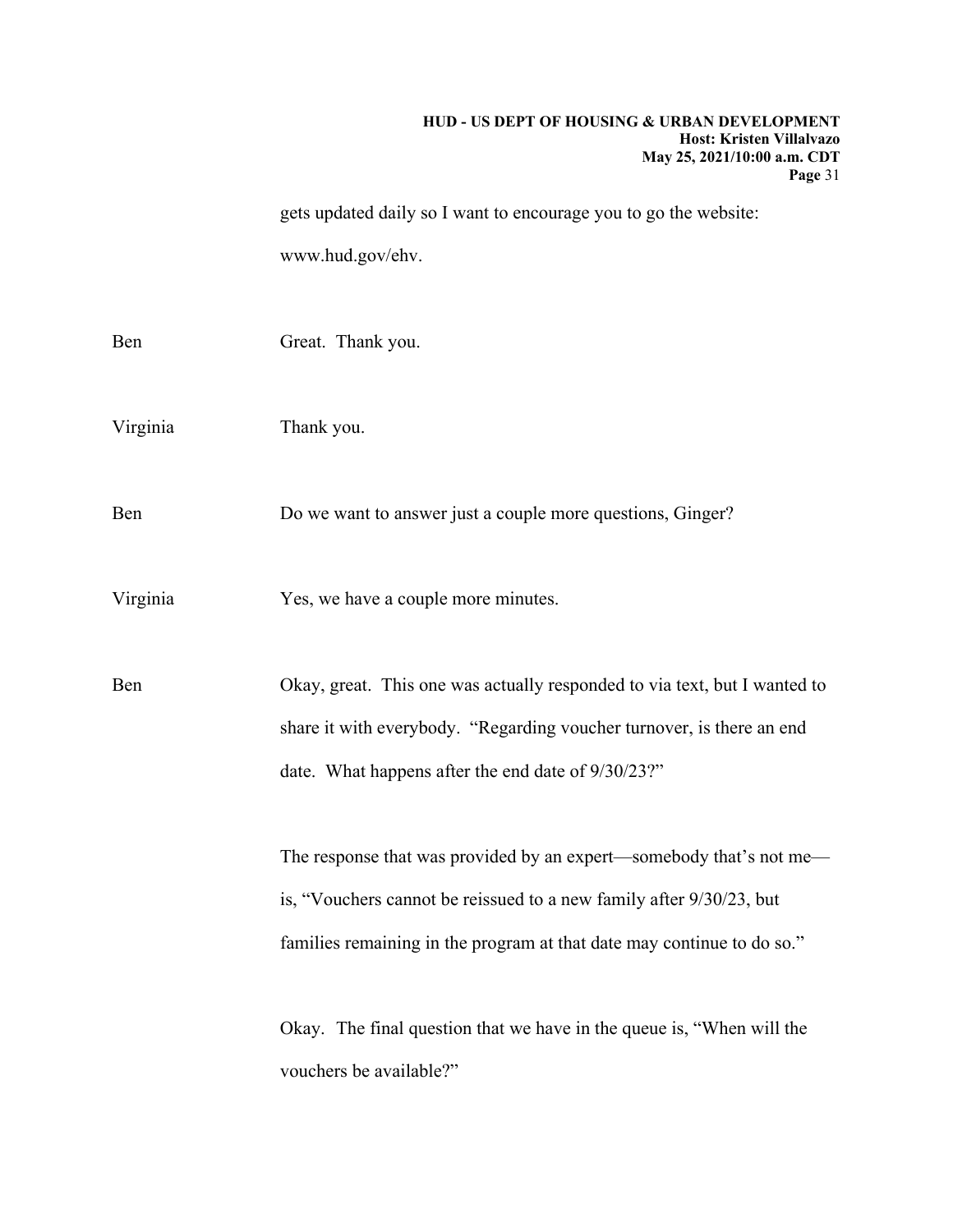Dave This is Dave Vargas. Let me kind of take a stab at that question. So right now we're in the process of finalizing the allocations to all the PHAs that accepted. We are rerunning the formula to reallocate approximately 1,500 vouchers nationwide. Then we are going to be doing amended, consolidated annual contribution contracts with the housing agencies probably over the next week to 10 days. The effective date of action for the PHAs in terms of funding for housing assistance payments is July 1, 2021, so it's approximately about five weeks from now, five/six weeks.

> However, PHAs can start issuing vouchers as soon as they're ready to go. So the effective date of action, because it takes time from the time that a PHA gets a referral to the time that a voucher is issued, to the time that a family looks for a unit, finds a unit, we then turn it into a lease, we then turn it into a half contract. That's a process. The housing agencies are going to get administrative fees and startup administrative fees probably within the next week to 10 days, and we encourage PHAs to start that process as soon as possible. But the technical answer to your question is the HAV [ph] effective date of action is July 1, 2021 is when the HAV funding will flow to the PHAs.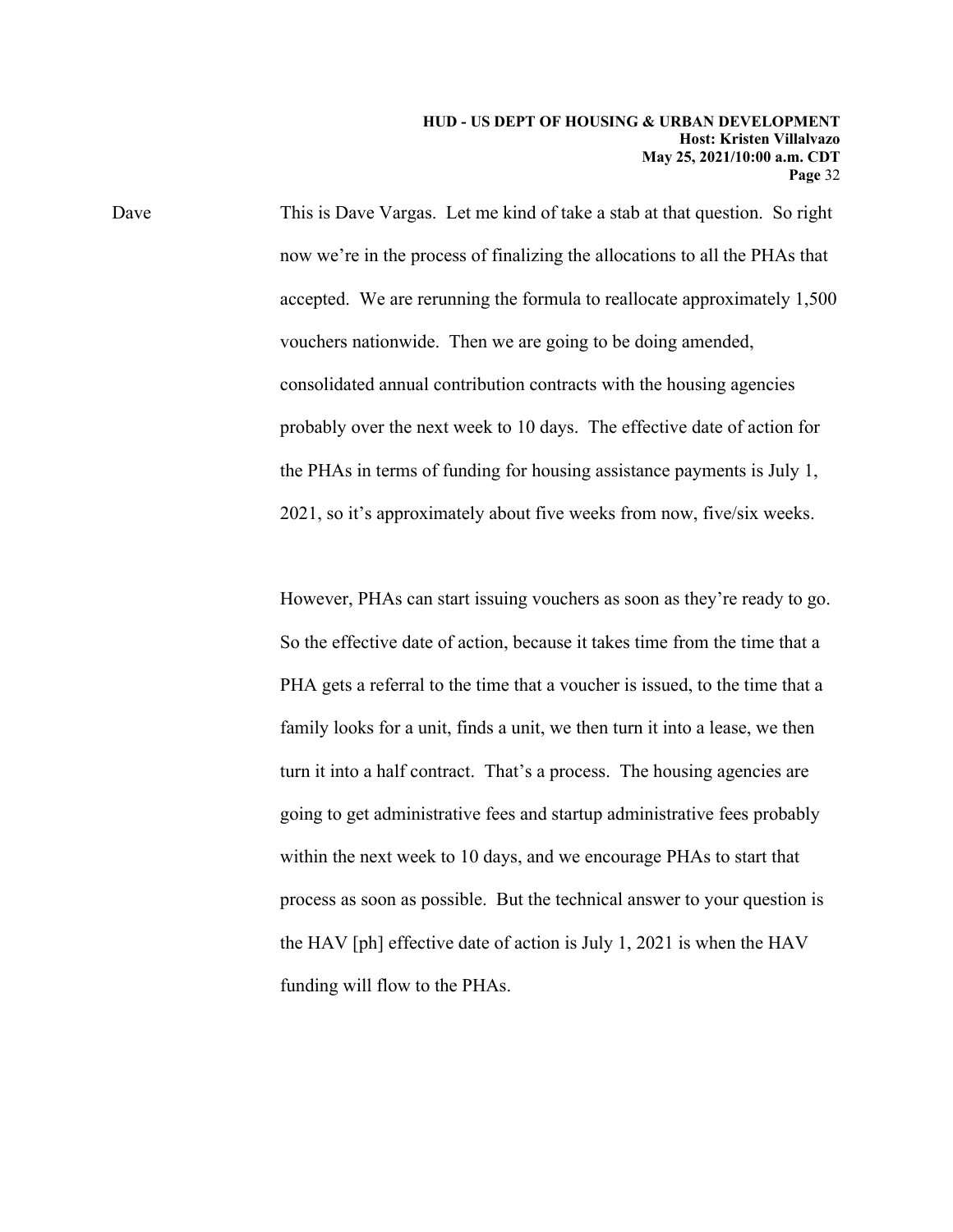Ben Great. Thank you very much, David. She did have one follow-up question. "Is there an estimate on the total number of vouchers?" I know the funding and NPH [ph] have been determined, but is the actual number of vouchers available?

Dave The total number of vouchers that are going to be allocated is going to be 70,000. That has not changed. Seventy thousand vouchers nationwide.

Ben Thank you for that. That is actually all the questions that we have in the queue, so I'd like to turn it back over to Ginger.

Virginia Okay. Thank you, everybody. Those are great questions. As we've mentioned a couple of times, we are going to provide the PowerPoint and audio replay number and a written transcript on our archives section and our HUD Exchange page. We will also make sure that the notice that they refer to is posted along with that.

> Something else though that is really valuable about our archives is that we have archived every webinar that OHC has done or sponsored over the last several years and you're able to search those archives by either the date or by topic. When you find one that you want to look at, just click on it.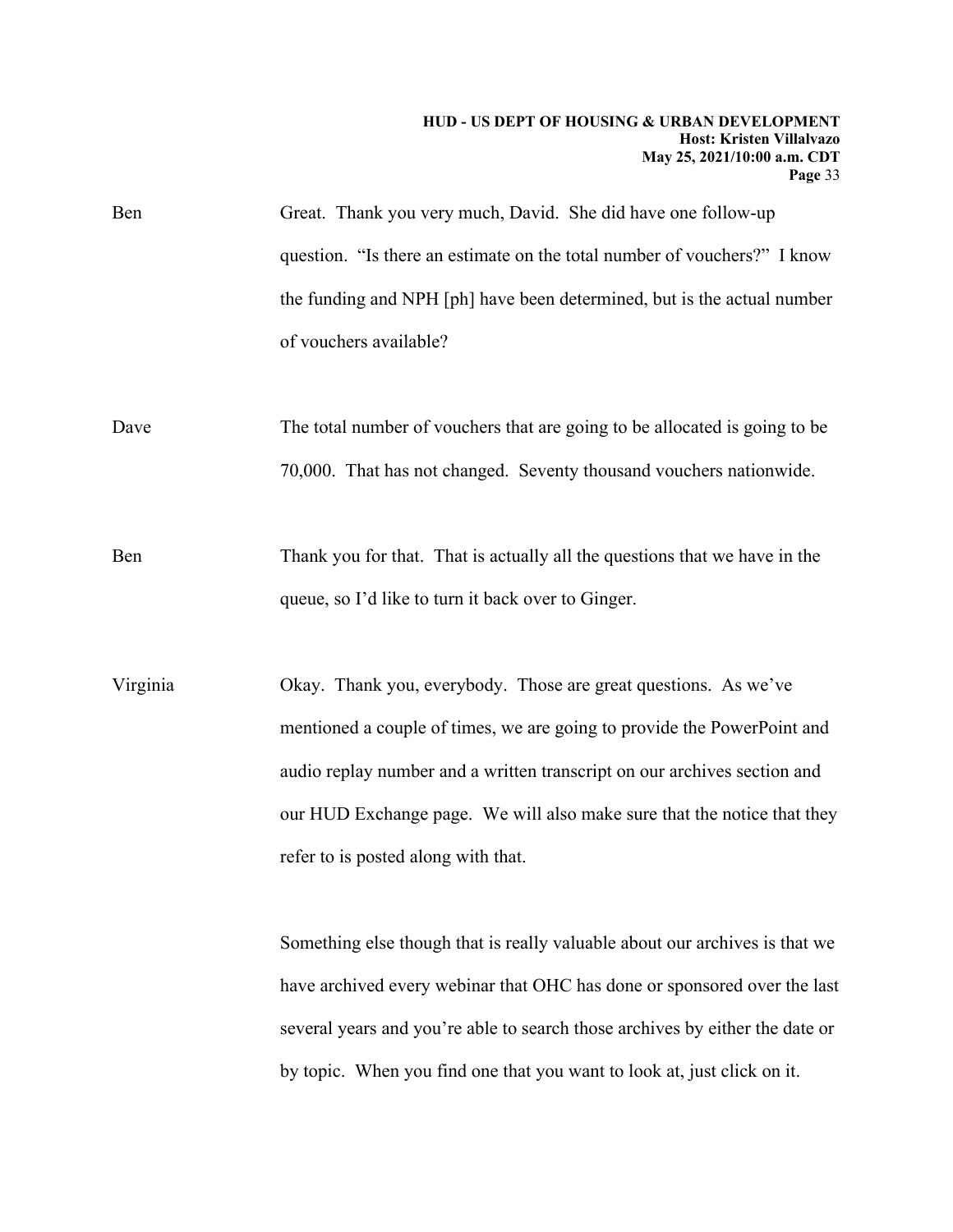Open it up. But you'll also be able to get credit in HUD Exchange's curriculum database just by clicking on the "Get Credit" button.

Now, realize this is different from the certificate that Ben and I have mentioned, which will come from GoToWebinar, but it's a good way to keep up with everything that's going on. We'll make sure that the other emergency voucher webinars are mentioned there and also on our HUD Exchange page in general.

We're just again going to the all-time favorite question box. If you would just make a couple notes in it as to whether the webinar was useful to you, to your clients. Are you going to share this information with co-workers? And just any other comments. We like to get these so we can continue to always improve our webinars.

Here are just some Office of Counseling resources. The HUD Exchange page, which is hudexchange.info/counseling. For those of you who are housing counselors, don't forget that you need to complete your certification process by August 1, 2021, and the site for all that is hudhousingcounselors.com.